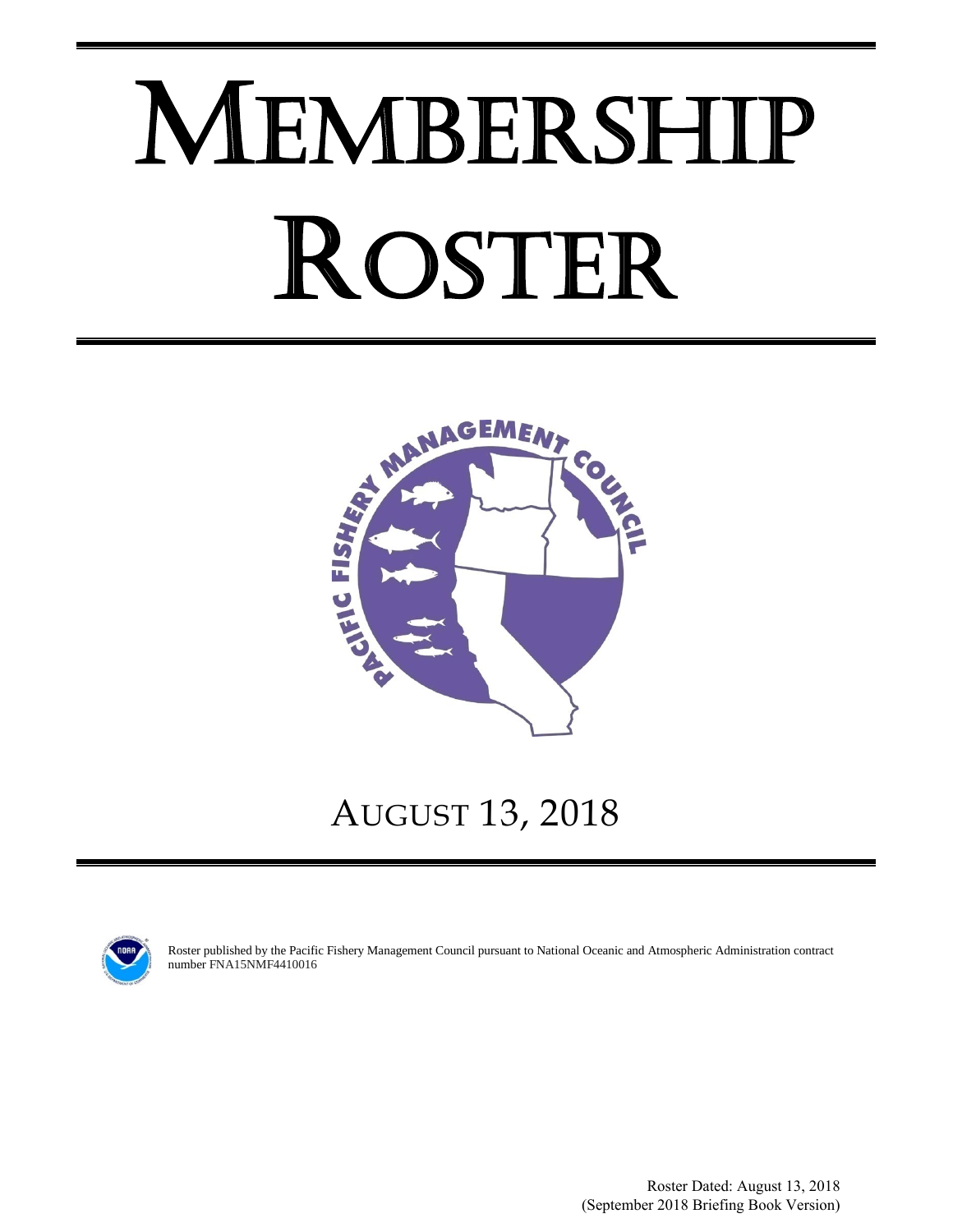# **PACIFIC FISHERY MANAGEMENT COUNCIL**

7700 NE Ambassador Place, Suite 101 – Portland, Oregon 97220-1384 Telephone 503-820-2280 – Toll Free 866-806-7204 – Fax: 503-820-2299 Websit[e www.pcouncil.org](http://www.pcouncil.org/)

# **COUNCIL STAFF**

| <b>Name</b>              | <b>Title</b>                                                                                 | <b>Direct Line</b> | <b>Email</b>               |
|--------------------------|----------------------------------------------------------------------------------------------|--------------------|----------------------------|
| <b>Kim Ambert</b>        | <b>Administrative Specialist</b>                                                             | 503-820-2421       | Kimberly.Ambert@noaa.gov   |
| <b>Mike Burner</b>       | Deputy Director                                                                              | 503-820-2414       | Mike.Burner@noaa.gov       |
| <b>Patricia Crouse</b>   | Administrative Officer                                                                       | 503-820-2408       | Patricia.Crouse@noaa.gov   |
| <b>Kit Dahl</b>          | Staff Officer: Highly Migratory Species,<br><b>NEPA</b>                                      | 503-820-2422       | Kit.Dahl@noaa.gov          |
| <b>John DeVore</b>       | Staff Officer: Groundfish, Scientific and<br><b>Statistical Committee</b>                    | 503-820-2413       | John.Devore@noaa.gov       |
| <b>Renee Dorval</b>      | <b>Administrative Specialist</b>                                                             | 503-820-2420       | Renee.Dorval@noaa.gov      |
| <b>Robin Ehlke</b>       | Staff Officer: Salmon and Pacific Halibut                                                    | 503-820-2410       | Robin.Ehlke@noaa.gov       |
| Jennifer Gilden          | Staff Officer: Habitat, Information,<br>Communications, Legislative Matters                  | 503-820-2418       | Jennifer.Gilden@noaa.gov   |
| <b>Kerry Griffin</b>     | Staff Officer: Coastal Pelagic Species,<br>Marine Protected Areas, Essential Fish<br>Habitat | 503-820-2409       | Kerry.Griffin@noaa.gov     |
| <b>Donald Hansen</b>     | Special Assistant to the Executive Director                                                  |                    | Don.Hansen@noaa.gov        |
| <b>Kris Kleinschmidt</b> | <b>Information Technology Specialist</b>                                                     | 503-820-2411       | Kris.Kleinschmidt@noaa.gov |
| <b>Sandra Krause</b>     | Information Technology Specialist (Program<br>Manager)                                       | 503-820-2419       | Sandra.Krause@noaa.gov     |
| Amy L'Manian             | <b>Administrative Specialist</b>                                                             | 503-820-2425       | Amy.L'Manian@noaa.gov      |
| <b>Todd Phillips</b>     | Staff Officer: Groundfish                                                                    | 503-820-2426       | Todd.Phillips@noaa.gov     |
| <b>Jim Seger</b>         | Staff Officer: Fishery Economics and<br><b>Enforcement Consultants</b>                       | 503-820-2416       | Jim.Seger@noaa.gov         |
| <b>Chuck Tracy</b>       | <b>Executive Director</b>                                                                    | 503-820-2415       | Chuck.Tracy@noaa.gov       |
| <b>Brett Wiedoff</b>     | Staff Officer: Groundfish, Electronic<br>Monitoring                                          | 503-820-2424       | Brett.L.Wiedoff@noaa.gov   |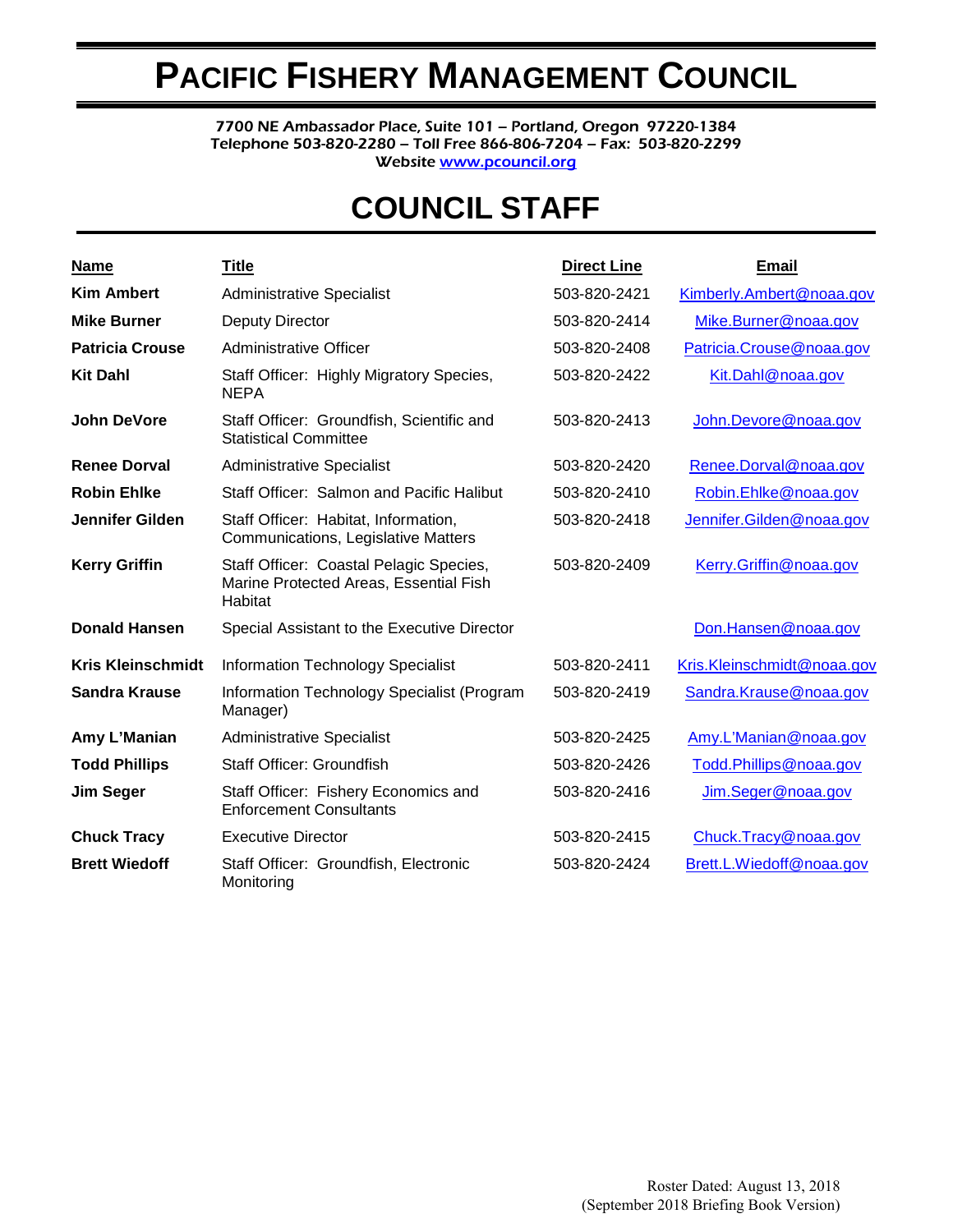# **LEGAL COUNSEL**

| <b>Judson Feder</b><br><b>Southwest Section</b>  | National Oceanic and Atmospheric<br>Administration, Office of General<br><b>Counsel, Southwest Section</b><br>501 West Ocean Boulevard, Ste 4470<br>Long Beach, CA 90802-4213 | Telephone: 562-980-4067<br>Email: Judson.Feder@noaa.gov      |
|--------------------------------------------------|-------------------------------------------------------------------------------------------------------------------------------------------------------------------------------|--------------------------------------------------------------|
| <b>Caitlin Imaki</b><br><b>Northwest Section</b> | National Oceanic and Atmospheric<br>Administration, Office of General<br><b>Counsel, Northwest Section</b><br>7600 Sand Point Way NE, BIN C15700<br>Seattle, WA 98115-6300    | Telephone: 206-639-1940<br>Email: Caitlin.Imaki@noaa.gov     |
| <b>Stephanie Johnson</b><br>Northwest Section    | National Oceanic and Atmospheric<br>Administration, Office of General<br><b>Counsel, Northwest Section</b><br>7600 Sand Point Way NE, BIN C15700<br>Seattle, WA 98115-6300    | Telephone: 206-526-6515<br>Email: Stephanie.Johnson@noaa.gov |
| Kathryn Kempton<br>Southwest Section             | National Oceanic and Atmospheric<br>Administration, Office of General<br><b>Counsel, Southwest Section</b><br>501 West Ocean Boulevard, Ste 4470<br>Long Beach, CA 90802-4213 | Telephone: 562-980-4091<br>Email: Kathryn.Kempton@noaa.gov   |
| Sheila Lynch<br><b>Northwest Section</b>         | National Oceanic and Atmospheric<br>Administration, Office of General<br><b>Counsel, Northwest Section</b><br>7600 Sand Point Way NE, BIN C15700<br>Seattle, WA 98115-6300    | Telephone: 206-526-6533<br>Email: Sheila.Lynch@noaa.gov      |
| <b>Maggie Smith</b><br><b>Northwest Section</b>  | National Oceanic and Atmospheric<br>Administration, Office of General<br>Counsel, Northwest Section<br>7600 Sand Point Way NE, BIN C15700<br>Seattle, WA 98115-6300           | Telephone: 206-526-4418<br>Email: Maggie.Smith@noaa.gov      |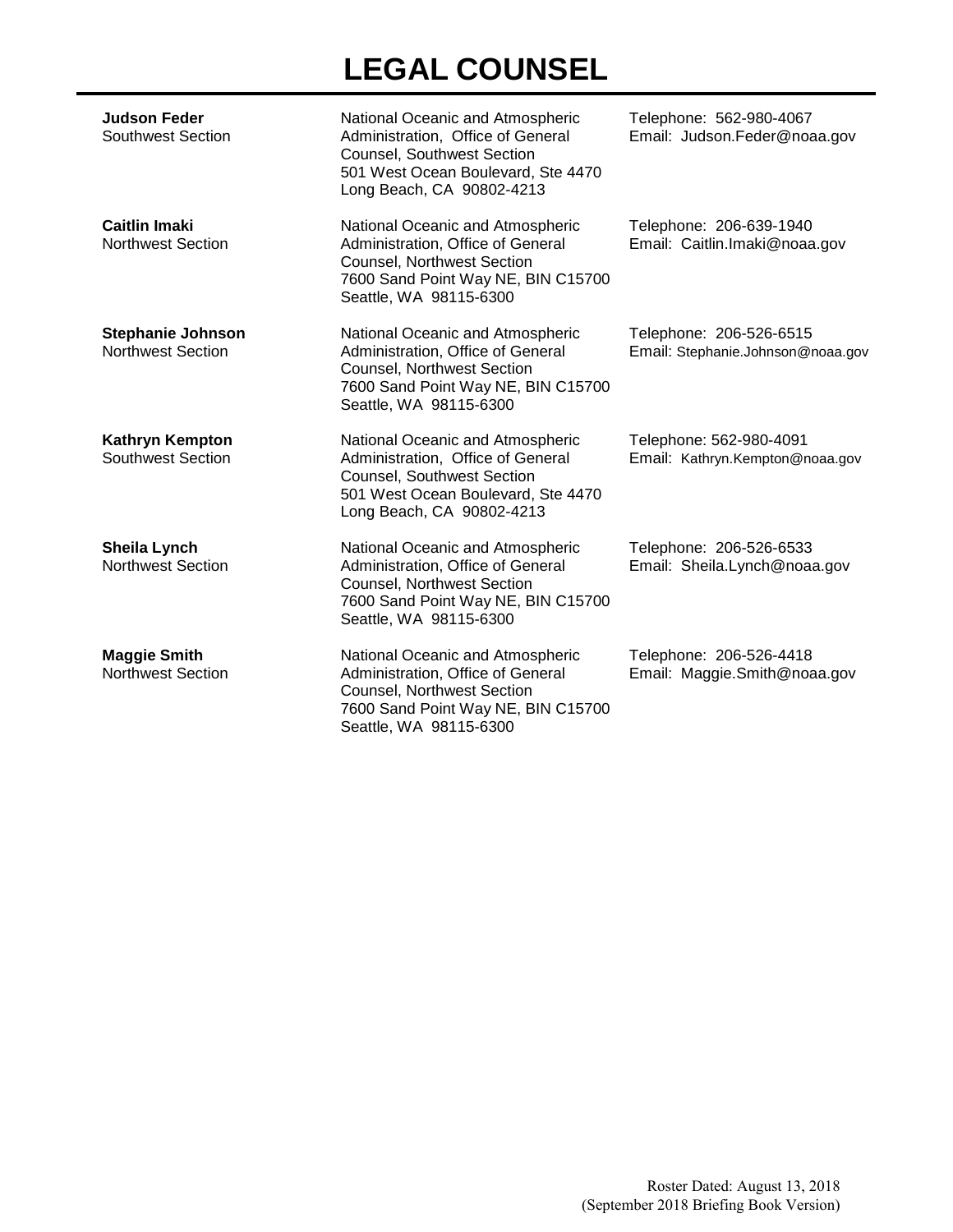# **COUNCIL MEMBERS**

**ANDERSON, MR. PHILIP Chair** At-Large Appointment PO Box 696 Westport, WA 98595 Telephone: 360-580-3057 Email: pmand001@comcast.net **BONHAM, MR. CHUCK** State of California Principal Official Director, California Dept. of Fish and Wildlife 1416 Ninth Street Sacramento, CA 95814 Telephone: 916-653-7667 Email: director@wildlife.ca.gov Primary Designee: **Ms. Marci Yaremko** Designee: **Ms. Briana Brady** Designee: **Ms. Joanna Grebel** Designee: **Mr. Brett Kormos** Designee: **Dr. Craig Shuman** Designee: **Mr. John Ugoretz** marci.yaremko@wildlife.ca.gov briana.brady@wildlife.ca.gov joanna.grebel@wildlife.ca.gov brett.kormos@wildlife.ca.gov craig.shuman@wildlife.ca.gov john.ugoretz@wildlife.ca.gov Telephone: 858-442-3004 Telephone: 831-649-7177 Telephone: 831-601-2279 Telephone: 707-576-2893 Telephone: 805-568-1246 Telephone: 805-568-1226 **COTTEN, MR. SAM** (nonvoting) State of Alaska Principal Official Commissioner, Alaska Dept. of Fish and Game PO Box 115526 Juneau, AK 99811-5526 Telephone: 907-465-4100 Email:dfg.commissioner@alaska.gov 1st Designee: **Mr. Charles Swanton** 2nd Designee: **Ms. Karla Bush** 3rd Designee: **Ms. Dani Evenson** 4th Designee: **Mr. Bob Clark** charles.swanton@alaska.gov karla.bush@alaska.gov dani.evenson@alaska.gov bob.clark@alaska.gov Telephone: 907-465-4100 Telephone: : 907-465-6153<br>Telephone: 907-465-829 907-465-8294 Telephone: 907-244-8516 **DOOLEY, MR. ROBERT** California Obligatory Appointment 149 Spyglass Lane Half Moon Bay, CA 94019 Telephone: 650-619-4713 Email: redooley@aol.com **FISHER, MR. RANDY** (nonvoting) PSMFC Executive Director, Pacific States Marine Fisheries Commission 205 SE Spokane Street, Suite 100 Portland, OR 97202-6413 Telephone: 503-595-3100 Email: rfisher@psmfc.org Designee: **Dr. David Hanson Parliamentarian** Telephone: 503-805-2372 Email: dave\_hanson@psmfc.org **GORELNIK, MR. MARC Vice-Chair** At-Large Appointment Coastside Fishing Club 8042 Terrace Drive El Cerrito, CA 94530 Telephone: 415-409-9529 Email: marc@gorelniklaw.com **HOGAN, MR. DAVID** (nonvoting) U.S. State Dept. U.S. Dept. of State LES/OMC, Room 2758 2201 C St NW, Ste 2758 Washington, DC 20520 Telephone: 202-647-2335 Email: HoganDF@State.gov **LINCOLN, MR. RICH** Washington Obligatory Appointment 1410 113th Avenue SE Olympia, WA 98501 Telephone: 971-263-3226 Email: rlincolnabroad@hotmail.com **MELCHER, MR. CURT** State of Oregon Principal Official Director, Oregon Dept. of Fish and Wildlife 4034 Fairview Industrial Drive SE Salem, OR 97302 Telephone: 503-947-6000 Email: curt.melcher@state.or.us 1st Designee: **Mr. Chris Kern** 2nd Designee: **Dr. Caren Braby** 3rd Designee: **Ms. Maggie Sommer** 4th Designee: **Mr. Troy Buell** j.chris.kern@state.or.us caren.e.braby@state.or.us maggie.sommer@state.or.us troy.v.buell@state.or.us Telephone: 971-673-6031 Telephone: 541-867-4741 Telephone: 541-867-4741 Telephone: 541-867-0300 ext. 225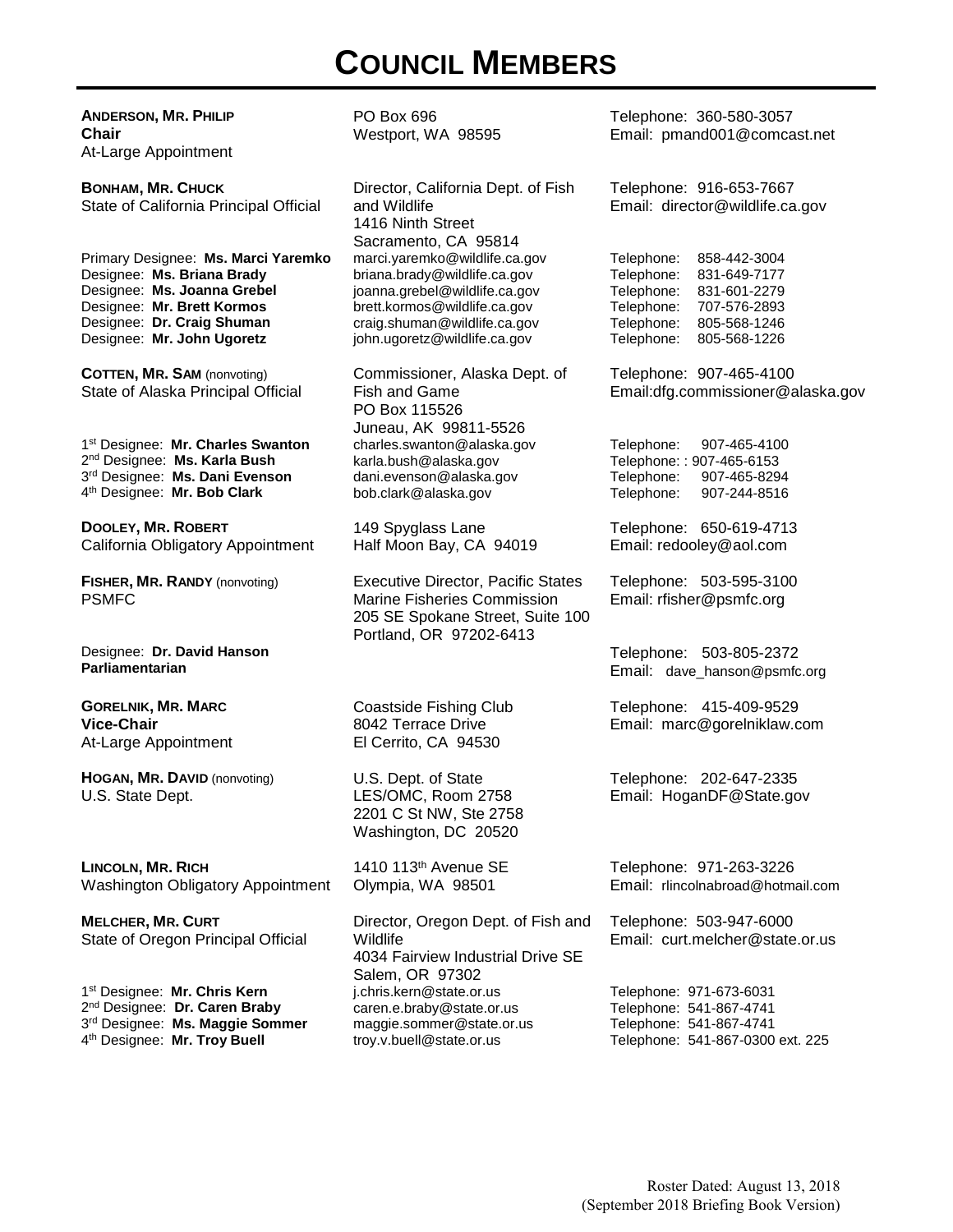# **COUNCIL MEMBERS** *(CONTINUED)*

**MOORE, MR. VIRGIL** State of Idaho Principal Official

**OATMAN, MR. JOSEPH** Tribal Appointment Designee: Mr. David Sones

**PETTINGER, MR. BRAD** At Large Appointment

**POLLARD, MR. HERB** Idaho Obligatory Appointment

**SUSEWIND, MR. KELLY** State of Washington Principal **Official** 

Primary Designee: **Ms. Michele Culver** Designee: **Mr. Kyle Adicks** Designee: **Mr. Corey Niles**

**THOM, MR. BARRY** NMFS West Coast Region

Designee: **Mr. Ryan Wulff** Designee: **Ms. Aja Szumylo** Designee: **Ms. Kelly Ames** Designee: **Mr. Frank Lockhart** Designee: **Ms. Heidi Taylor** Designee: **Dr. Peter Dygert**

**SVENSSON, MS. CHRISTA M.** Oregon Obligatory Appointment

**THORSON, MS. ROBYN** (nonvoting) USFWS

Designee: **Mr. Michael Clark** Designee: **Mr. Roy Elicker** Designee: **Dr. Kyle Hanson** Designee: **Dr. Denise Hawkins** Desginee: **Mr. John Netto** Designee: **Mr. Roger Root**

Director, Idaho Dept. of Fish and Game PO Box 25 Boise, ID 83707-0025<br>pete.hassemer@idfg.idaho.gov Designee: **Mr. Peter Hassemer** pete.hassemer@idfg.idaho.gov Telephone: 208-484-5986

> 109 S. 3rd Street West Lapwai, ID 83540<br>ddavid160@centurytel.net

Oregon Trawl Commission 16289 Hwy 101 South, Suite C Brookings, OR 97415

2169 S Linda Vista Place Boise, ID 83709

Director, Washington Dept. of Fish and Wildlife PO Box 43200 Olympia, WA 98504-3200 michele.culver@dfw.wa.gov vincent.adicks@dfw.wa.gov corey.niles@dfw.wa.gov

Regional Administrator, West Coast Region National Marine Fisheries Service 1201 NE Lloyd Boulevard, Suite 1100 Portland, OR 97232-1274 ryan.wulff@noaa.gov aja.szumylo@noaa.gov kelly.ames@noaa.gov frank.lockhart@noaa.gov heidi.taylor@noaa.gov peter.dygert@noaa.gov PO Box 800

Ilwaco, WA 98624

USFWS Pacific Region Director, U.S. Fish and Wildlife Service 911 NE 11<sup>th</sup> Avenue Portland, OR 97232 michael\_l\_clark@fws.gov roy\_elicker@fws.gov kyle\_hanson@fws.gov denise\_hawkins@fws.gov john\_nettto@fws.gov roger\_root@fws.gov

Telephone: 208-334-3736 Email: virgil.moore@idfg.idaho.gov

Telephone: 208-843-7320 ext. 3730 Email: joeo@nezperce.org<br>Telephone: 360-645-2193

Telephone: 541-469-7830 Email: bpettinger@ortrawl.net

Telephone: 208-859-0263 Email: hapollard@yahoo.com

Telephone: 360-902-2220 Email: director@dfw.wa.gov

Telephone: 360-902-2182 360-902-2664 Telephone: 360-902-2733

Telephone: 503-231-6266 Email: barry.thom@noaa.gov

Telephone: 916-930-3733 Telephone: 206-526-4746 Telephone: 503-230-5247 Telephone: 206-526-6142 Telephone: 562-980-4039 Telephone: 206-526-6734

Telephone 360-642-3773 Email: christas@ilwacofish.com

Telephone: 503-231-6118 Email:

Telephone: 509-493-1730 Telephone: 503-872-2763 Telephone: 360-604-2500 Telephone: 360-753-9509 Telephone: 503-237-2270 Telephone: 360-425-6072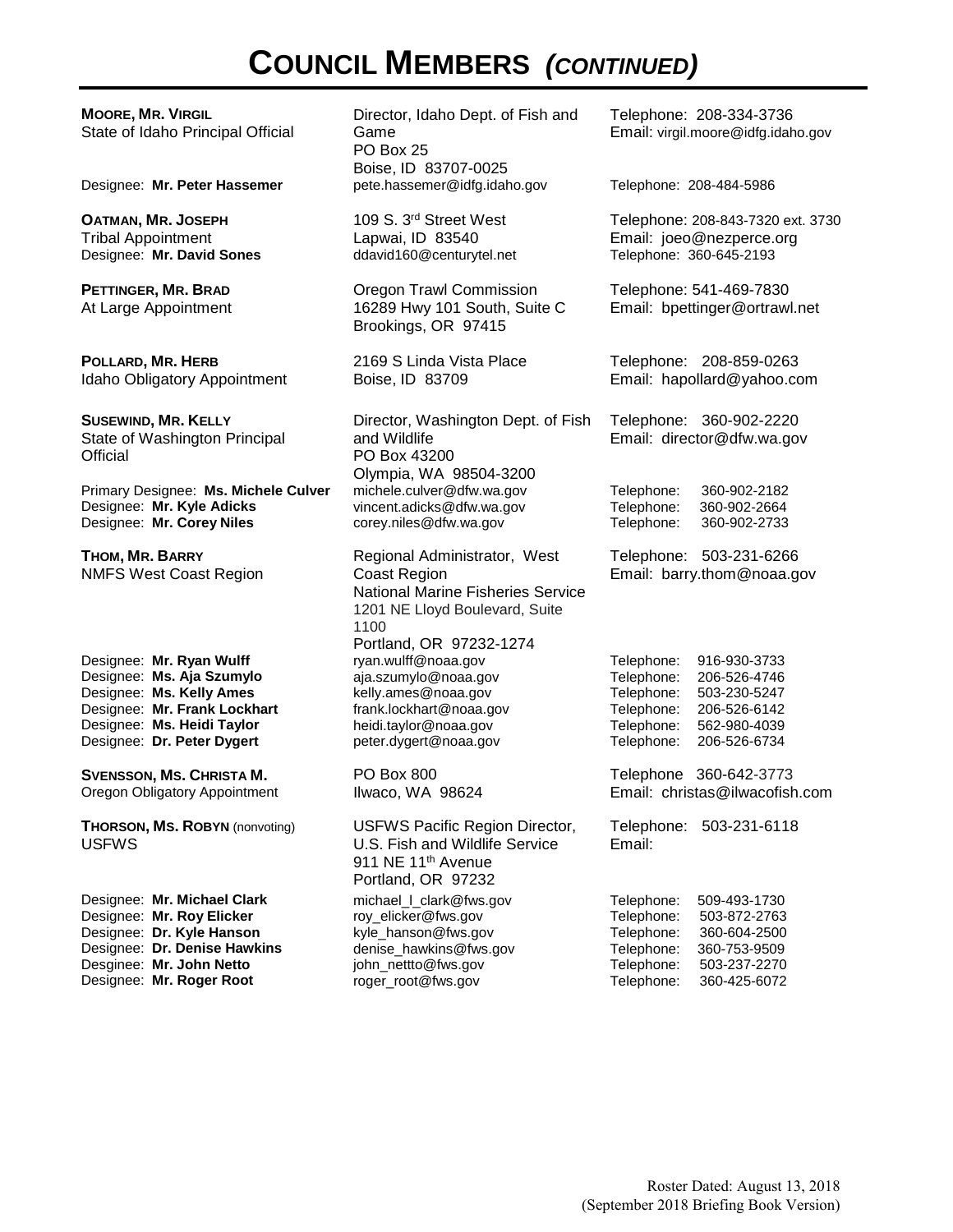**THROOP, RADM DAVID** (nonvoting) U.S. Coast Guard

1st Designee: **LCDR Scott McGrew** 2nd Designee: **Mr. Brian Corrigan** 3rd Designee: **CDR Jason Brand**

**ZIMM, MR. LOUIS** At-Large Appointment U.S. Coast Guard 915 Second Ave, Rm 3590 Seattle, WA 98174-1067 scott.h.mcgrew@uscg.mil brian.p.corrigan@uscg.mil jason.p.brand@uscg.mil

Sportfishing Assoc. of California 3762 Dupont Street San Diego, CA 92106

Telephone: 206-220-7090 Email: david.g.throop@uscg.mil

Telephone: 206-220-7305 Telephone: 206-220-7309 Telephone: 510-437-3374

Telephone: 619-224-7908 Email: glzimm@cox.net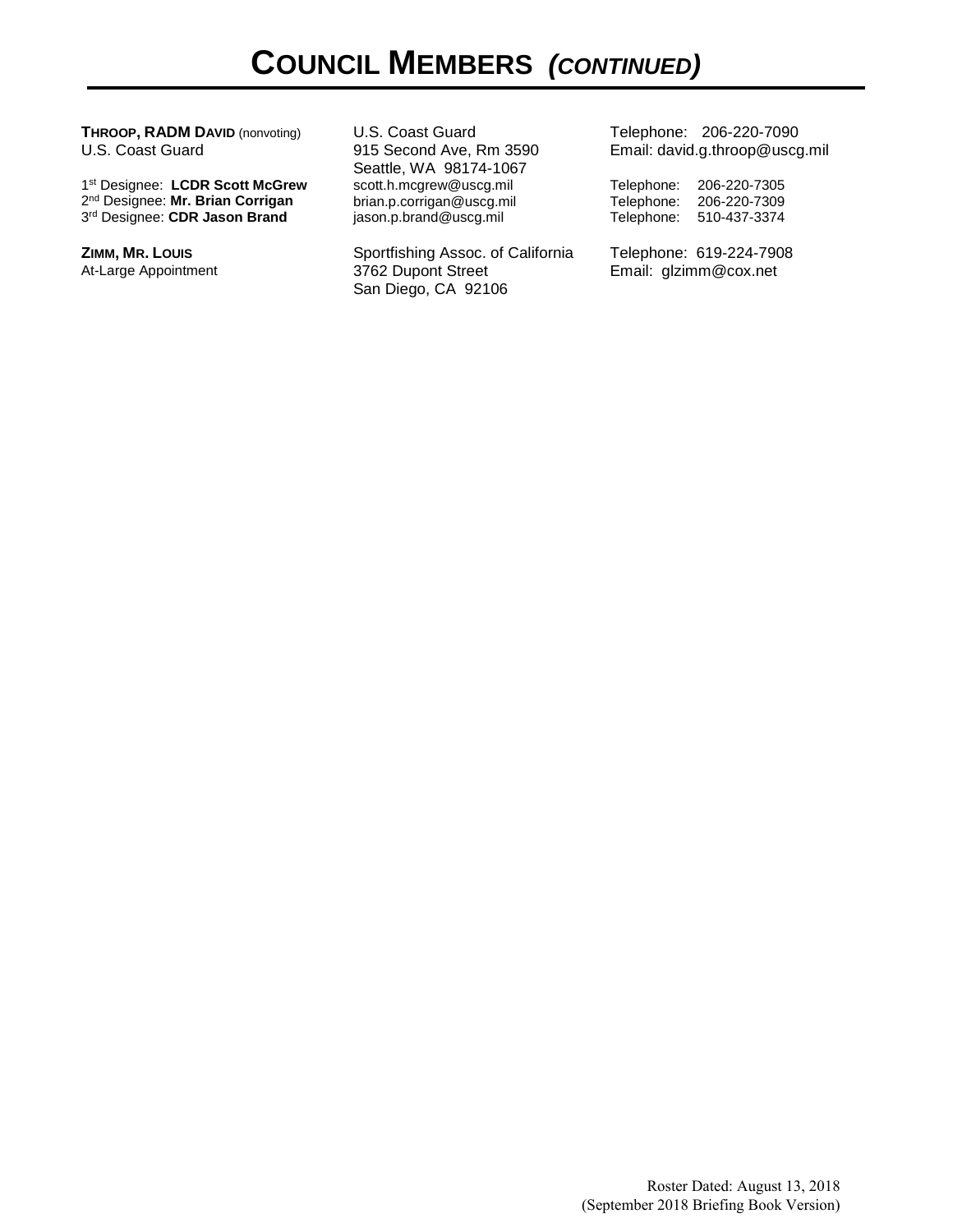## **STANDING COUNCIL MEMBER COMMITTEES**

#### **Budget Committee**

**MR. PHIL ANDERSON, Vice-Chair MR. BRAD PETTINGER MS. MICHELE CULVER DR. DAVID HANSON MR. PETE HASSEMER, CHAIR MR. HERB POLLARD MS. MARCI YAREMKO MR. RYAN WULFF**

#### **Legislative Committee**

**MR. MARC GORELNIK DR. DAVID HANSON, Chair MR. RICH LINCOLN MR. HERB POLLARD MS. CHRISTA M. SVENSSON**

#### **REPRESENTATIVES TO OTHER FORUMS**

| Ms. Dorothy Lowman                                 | <b>Council Coordinating Committee Video and Electronic</b><br><b>Monitoring Subcommittee</b> (June 2012)           |
|----------------------------------------------------|--------------------------------------------------------------------------------------------------------------------|
| Ms. Dorothy Lowman                                 | <b>Western and Central Pacific Fisheries Commission</b>                                                            |
| Mr. Phil Anderson<br>Alternate: Ms. Michele Culver | <b>International Pacific Halibut Commission (IPHC)</b><br><b>IPHC Management Strategy Advisory Body</b>            |
| Dr. Caren Braby                                    | <b>Regional Planning Body for West Coast Region (Nov. 2017)</b>                                                    |
| vacant                                             | U.S. - Canada Albacore Treaty Forum                                                                                |
| Mr. Phil Anderson                                  | U.S. Section of the Joint Management Committee of the<br>U.S. - Canada Pacific Hake/Whiting Agreement (April 2011) |
| vacant                                             | <b>Pacific Offshore Cetacean Take Reduction Team</b>                                                               |
| Mr. Rich Lincoln                                   | <b>North Pacific Fisheries Commission</b> (May 2018)<br><b>Alternate U.S. Commissioner</b>                         |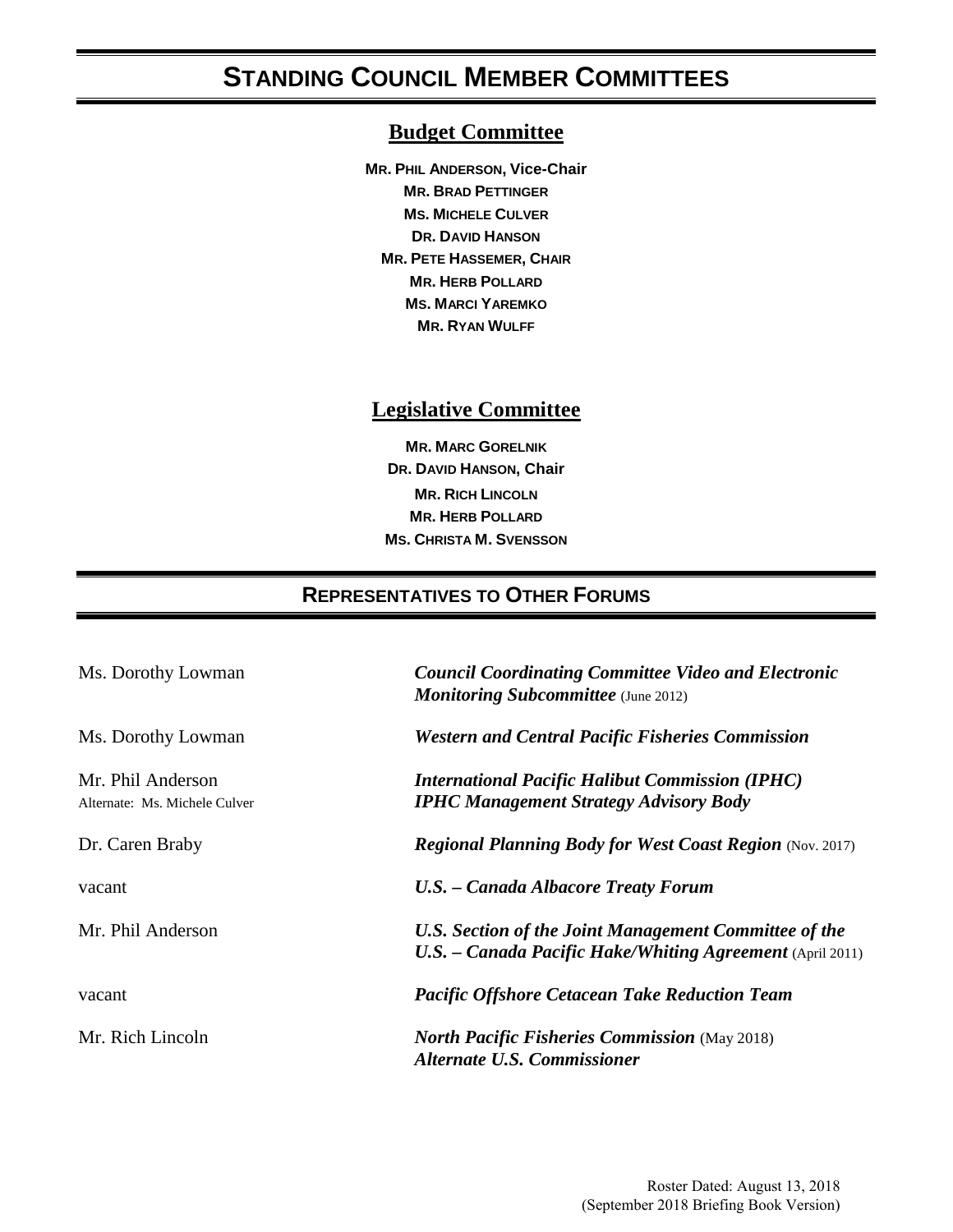# **ADVISORY BODIES**

## **COASTAL PELAGIC SPECIES ADVISORY SUBPANEL**

**ASHLEY, MR. RICHIE** California Commercial

**CARTER, MR. ALBERT** Washington Processor

**CROOKE, MR. STEVE** California Sport/Charter

**HAWORTH, MR. DAVID** California Commercial

**JURLIN, MR. NICK** California Commercial

**KAPP, MR. RYAN** Oregon Commercial

**LYONS, MS. GILLIAN Conservation** 

**OKONIEWSKI , MR. MIKE Co-Chair** Oregon Processor

**PLESCHNER-STEELE, MS. DIANE Co-Chair** California Processor

**ZUANICH, MR. ROBERT P.** Washington Commercial 125 Surf Place Seal Beach, CA 90740

Ocean Gold Seafood, Inc. 315 Lawrence Drive Hoquiam, WA 98550

3 Flintridge Irvine, CA 92603

F/V Barbara H 3830 Cadden Way San Diego, CA 92117

South Sound Fisheries, Inc. 4622 East Bradford Avenue Orange, CA 92867

Gulf Vessel Management 2202 Teal Court Bellingham, WA 98229

PEW Charitable Trusts 111 SW Columbia Street, Ste 200 Portland, OR 97201

Pacific Seafood 830 Niemi Rd. Woodland, WA 98674

California Wetfish Producers Assoc. Executive Director PO Box 1951 Buellton, CA 93427

Silver Bay Seafoods, LLC 4039 21st Avenue W., Ste 201 Seattle, WA 98199

Telephone: 562-307-4468 Email: richieashley1@gmail.com

Telephone: 360-581-3220 Email: acarter@oceancos.com

Telephone: 949-697-7142 Email: sjcrooke97@aol.com

Telephone: 619-884-3247 Email: tiffnick147@aol.com

Telephone: 310-344-9310 Email: fveileen@gmail.com

Telephone: 360-961-6722 Email: kappjr@gmail.com

Telephone: 503-975-3202 Email: glyons@pewtrusts.org

Telephone: 360-619-2019 Email: mokoniewski@pacseafood.com

Telephone: 805-693-5430 Email: [diane@californiawetfish.org](mailto:diane@californiawetfish.org)

Telephone: 206-456-5179 Email: rpz@zuanichlaw.com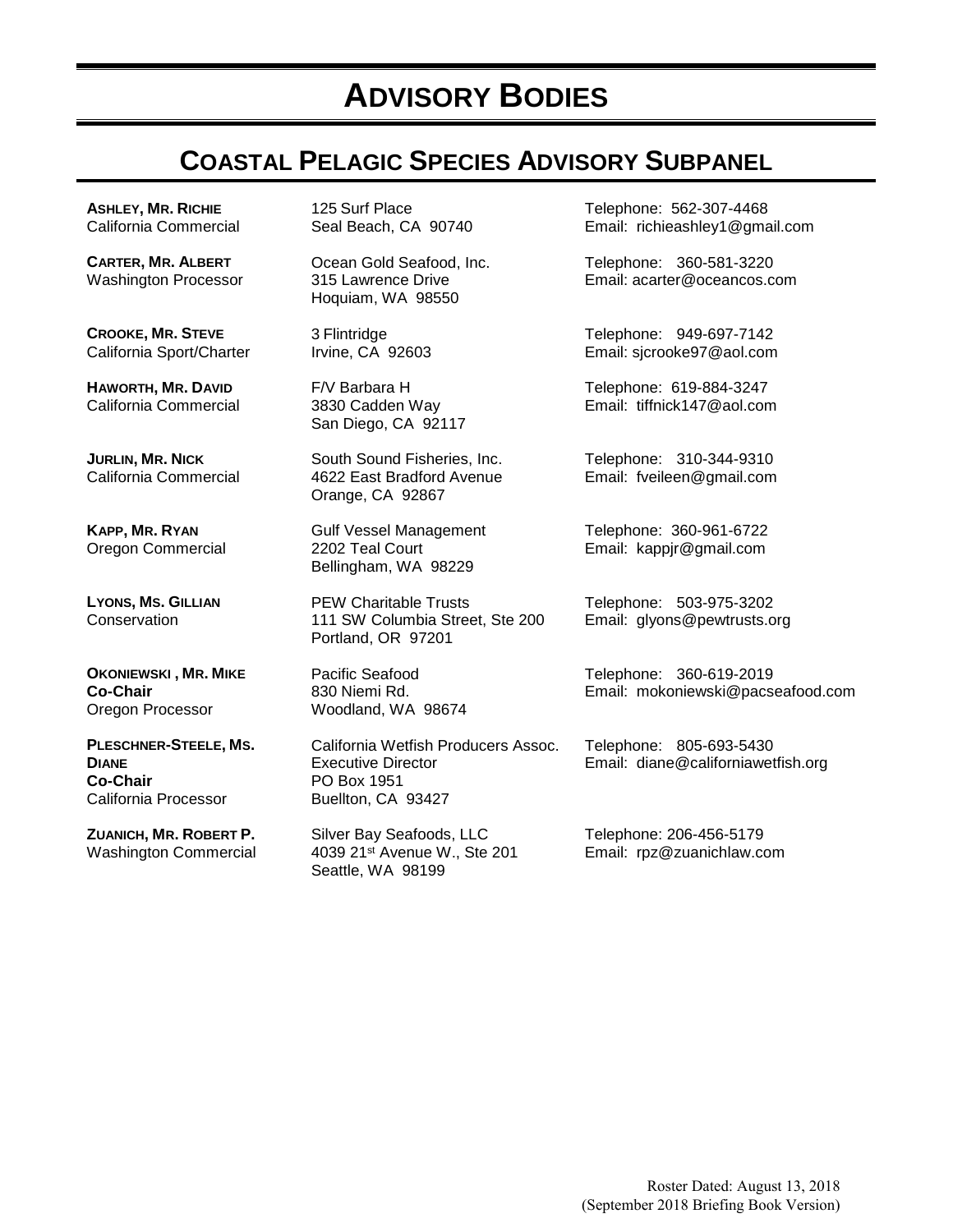## **COASTAL PELAGIC SPECIES MANAGEMENT TEAM**

**DORVAL, DR. EMMANIS** NMFS

**HILL, DR. KEVIN** NMFS

**JACOBSON, DR. KYM** NMFS

**LINDSAY, MR. JOSHUA** NMFS

**LYNN, MR. KIRK VICE-CHAIR** CDFW

**NGUYEN, MR. TRUNG** CDFW

**SARICH, MR. ALAN CHAIR**  Tribal

**SCHMITT, MS. CYREIS**  ODFW

**WARGO, MS. LORNA** WDFW

NOAA Fisheries, SWFSC 8901 La Jolla Shores Drive La Jolla, CA 92037

NOAA Fisheries, SWFSC 8901 La Jolla Shores Drive La Jolla, CA 92037

NMFS NWFSC 2030 S Marine Science Drive Newport, OR 97365

National Marine Fisheries Service 501 W Ocean Blvd, Ste 4200 Long Beach, CA 90802

California Dept. of Fish and Wildlife 8901 La Jolla Shores Drive La Jolla, CA 92037

California Dept. of Fish and Wildlife 4665 Lampson Avenue, Suite C Los Alamitos, CA 90720

Quinault Indian Nation PO Box 189 Taholah, WA 98587

Oregon Dept. of Fish and Wildlife 2040 SE Marine Science Dr. Newport, OR 97365-5294

Washington Dept. of Fish and Wildlife 48 Devonshire Road Montesano, WA 98563-9612

Telephone: 858-337-7385 Email: emmanis.dorval@noaa.gov

Telephone: 858-546-7052 Email: kevin.hill@noaa.gov

Telephone: 541-867-0375 Email: kym.jacobson@noaa.gov

Telephone: 562-980-4034 Email: joshua.lindsay@noaa.gov

Telephone: 858-546-7167 Email: kirk.lynn@wildlife.ca.gov

Telephone: 562-342-9717 Email: Trung.Nguyen@wildlife.ca.gov

Telephone: 360-276-8215 ext 7225 Email: asarich@quinault.org

Telephone: 541-867-0300 ext. 265 Email: cyreis.c.schmitt@state.or.us

Telephone: 360-249-1221 Email: lorna.wargo@dfw.wa.gov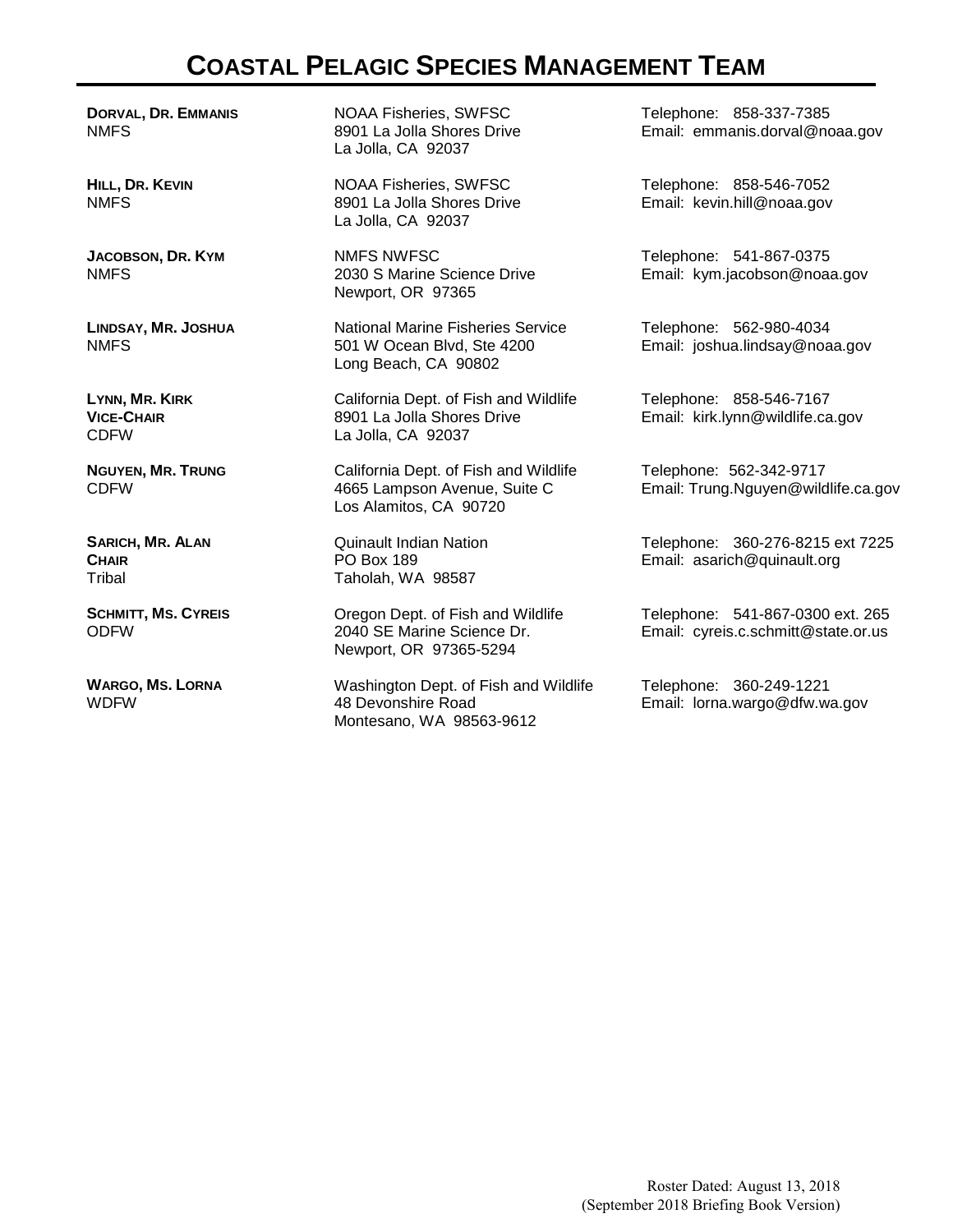## **ECOSYSTEM ADVISORY SUBPANEL**

| ADAMS, DR. PETE<br>California                           | <b>Adams Fishery Consulting</b><br>544 Mariano Drive<br>Sonoma, CA 95476                                           | Telephone: 415-279-0685<br>Email: petebadams@gmail.com          |
|---------------------------------------------------------|--------------------------------------------------------------------------------------------------------------------|-----------------------------------------------------------------|
| DYE, MR. PAUL<br>Washington                             | Washington Sea Grant<br>University of Washington<br>3716 Brooklyn Avenue NE<br>Seattle, WA 98105-6716              | Telephone: 206-854-8803<br>Email: pbdye16@uw.edu                |
| <b>ENTICKNAP, MR. BEN</b><br>Oregon                     | Pacific Project Manager, Oceana<br>222 NW Davis Street, Ste. 200<br>Portland, OR 97209                             | Telephone: 503-235-0278<br>Email: benticknap@oceana.org         |
| <b>KLINGER, DR. TERRIE</b><br>Washington                | School of Marine and Environmental<br>Affairs<br>Box 355685, University of<br>Washington<br>Seattle, WA 98105-6715 | Telephone: 206-685-2499<br>Email: tklinger@uw.edu               |
| <b>MARUSKA, MR. DON</b><br>California                   | <b>SLOSEA</b><br>895 Napa Avenue<br>Morro Bay, CA 93442                                                            | Telephone: 805-772-4667<br>Email: don@donmaruska.com            |
| <b>MCMULLEN, MR. SCOTT</b><br><b>Co-Chair</b><br>Oregon | Oregon Fishermen's Cable Comm.<br>2021 Marine Drive, Ste 102<br>Astoria, OR 97103                                  | Telephone: 503-325-2285<br>Email: smcmullen@ofcc.com            |
| <b>RIDINGS, MS. COREY</b><br>Co-Chair<br>California     | Ocean Conservancy<br>725 Front Street, Ste. 201<br>Santa Cruz, CA 95060                                            | Telephone: 831-440-7956<br>Email: cridings@oceanconservancy.org |
| <b>STONE, MR. NATE</b><br>Washington                    | Fury Group, Inc.<br>4005 20th Avenue W, Ste 207<br>Seattle, WA 98199                                               | Telephone: 206-783-3844<br>Email: furygroup@aol.com             |
| <b>WARRENS, MR. FRANK</b><br>Oregon                     | 15010 NE 16th Street<br>Vancouver, WA 98684                                                                        | Telephone: 503-228-6607<br>Email: frank@frankwarrensauto.com    |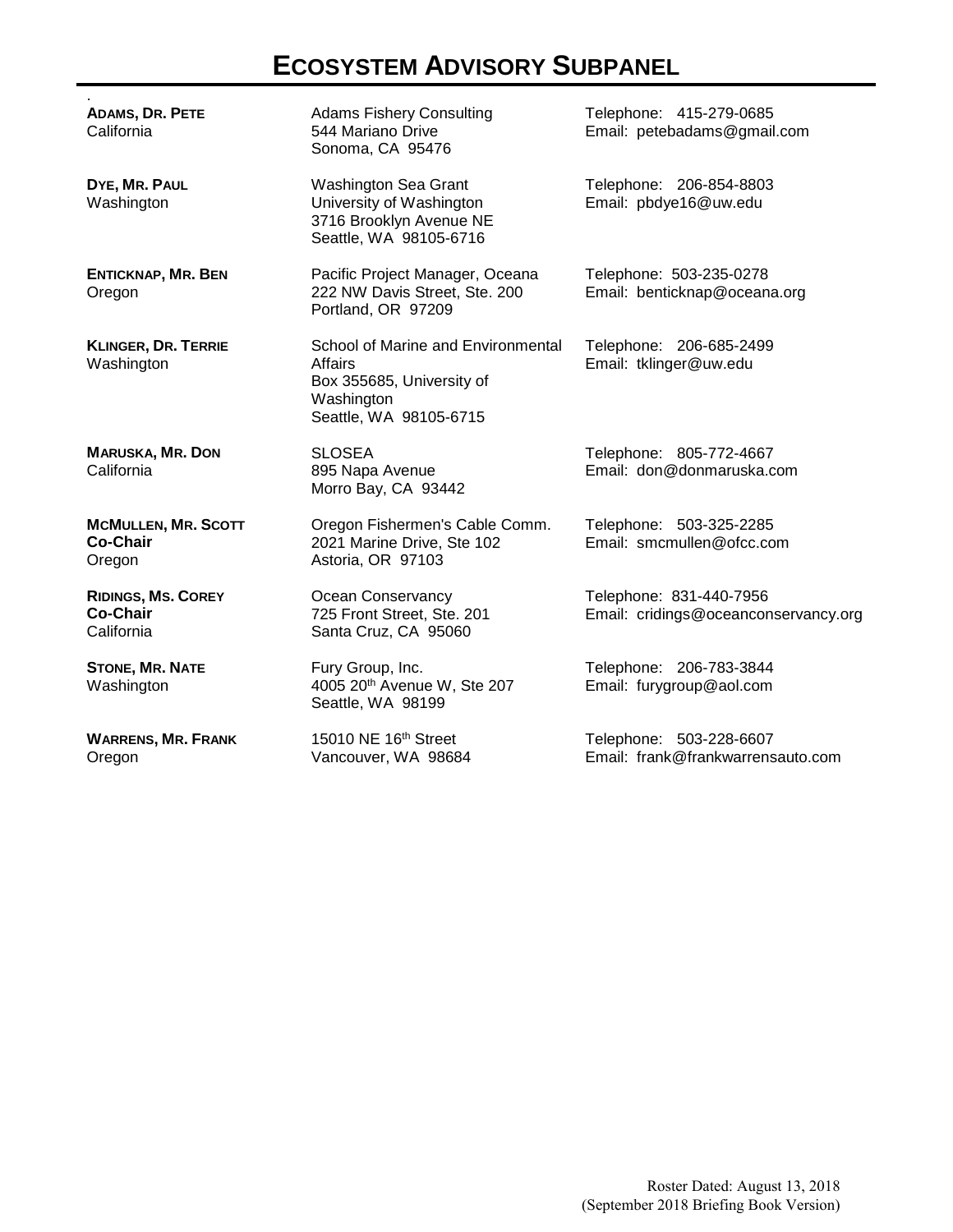### **ENFORCEMENT CONSULTANTS**

**BRAND, CDR JASON Co-Vice Chair** 11th Coast Guard District

**BUSCH, ASST. DIRECTOR GREG** NMFS West Coast Division

Designee: **DSAC Michael Killary** Designee: **Mr. Dayna Matthews**

**CHADWICK, CAPT. DAN** Washington

**CORRIGAN, MR. BRIAN Co-Vice Chair** 13th Coast Guard District

**HOWELL, LT RYAN** Oregon

**PUCCINELLI, CAPT. ROBERT Chair** California

U.S. Coast Guard Coast Guard Island, Bldg. 50-5 Alameda, CA 94501-5100

Office of Law Enforcement NOAA/NMFS West Coast Division 7600 Sand Point Way NE Seattle, WA 98115-0070 michael.killary@noaa.gov dayna.matthews@noaa.gov

Washington Dept. of Fish and Wildlife PO Box 553 Naselle, WA 98638

U.S. Coast Guard 915 2nd Ave, Rm 3562 Seattle, WA 98174-1067

Oregon State Police, Fish and Wildlife General Headquarters 3565 Trelstad Ave SE Salem, OR 97317<br>todd.thompson@state.or.us Desigee: **SGT. Todd Thompson** todd.thompson@state.or.us Telephone: 541-265-5354 ext. 224

> California Dept. of Fish and Wildlife 20 Lower Ragsdale Drive, Ste. 100 Monterey, CA 93940

Telephone: 510-437-5332 Email: jason.p.brand@uscg.mil

Telephone: 206-526-6133 Email: greg.busch@noaa.gov

Telephone: 206-526-6134 Telephone: 360-753-4409

Telephone: 360-581-3337 Email: dan.chadwick@dfw.wa.gov

Telephone: 206-220-7309 Email: brian.p.corrigan@uscg.mil

Telephone: 503-934-0222 Email: ryan.howell@state.or.us

Telephone: 831-649-2901 Email:robert.puccinelli@wildlife.ca.gov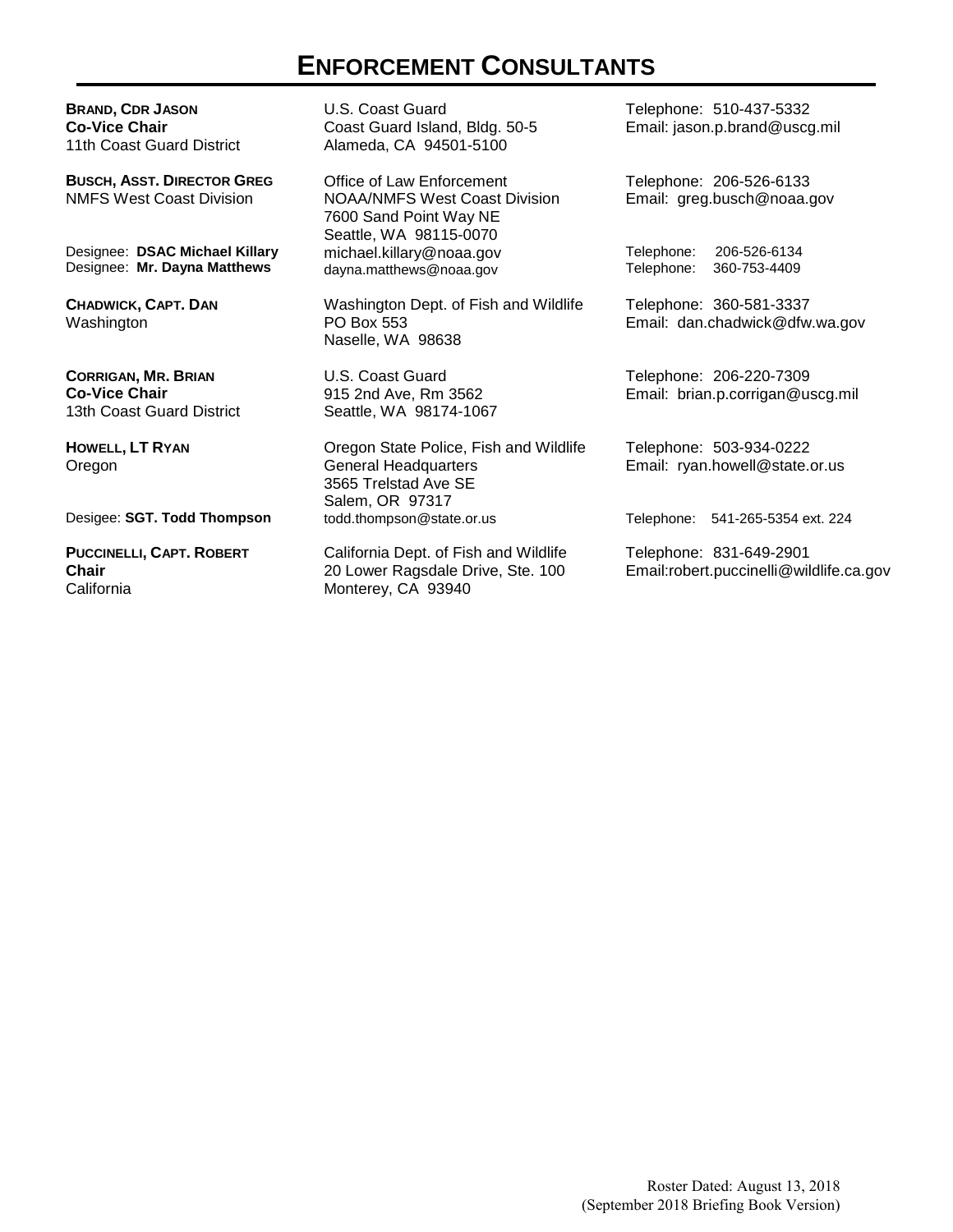## **ESSENTIAL FISH HABITAT REVIEW COMMITTEE (GROUNDFISH)**

**VACANCIES**: One NMS Position, One NMFS WCR Position and One Commercial Trawl.

**EDER, MR. ROBERT** Commercial Fixed Gear

**GOLDFINGER, DR. CHRIS** Academic

**GREENE, DR. GARY** Academic

**MACKEY, MS. MEGAN Vice Chair Conservation** 

**MATTHEWS, MR. DAYNA** NMFS WCR

**SCHUMACKER, MR. JOE Tribal** 

**SHESTER, DR. GEOFF Conservation** 

**STADLER, DR. JOHN** NMFS WCR

**WAKEFIELD, DR. WALDO** NMFS NWFSC

**YOKLAVICH, MS. MARY** NMFS SWFSC

F/V Timmy Boy PO Box 721 Newport, OR 97365

Oregon State University Ocean Administration Building, Unit 102 Corvallis, OR 97331

Moss Landing Marine Laboratories 8272 Moss Landing Road Moss Landing, CA 95039

**Ecotrust** 721 NW 9th Avenue, Ste. 200 Portland, OR 97209

National Marine Fisheries Service Office of Law Enforcement 510 Desmond Drive SE, Ste. 103 Lacey, WA 98503

Quinault Indian Nation PO Box 424 Taholah, WA 98587 Designee: **Ms. Jennifer Hagen** jennifer.hagen@quileutenation.org Telephone: 360-374-2059

> Oceana CA Program Director 99 Pacific Street, Ste. 155C Monterey, CA 93940

National Marine Fisheries Service Fish Biologist, WCR EFH Coordinator 510 Desmond Drive SE, Ste. 103 Lacey, WA 98503

NMFS Northwest Fisheries Science Ctr. 2032 SE OSU Drive Newport, OR 97365

National Marine Fisheries Service 110 McAllister Way Santa Cruz, CA 95060

Telephone: 541-265-6650 Email: 1roberteder@gmail.com

Telephone: 541-737-9622 Email: gold@coas.oregonstate.edu

Telephone: 831-332-3627 Email: greene@mlml.calstate.edu

Telephone: 503-467-0784 Email: mmackey@ecotrust.org

Telephone: 360-753-4409 Email: dayna.matthews@noaa.gov

Telephone: 360-276-8215 Email: jschumacker@quinault.org

Telephone: 831-643-9266 Email: gshester@oceana.org

Telephone: 360-534-9328 Email: john.stadler@noaa.gov

Telephone: 541-867-0542 Email: waldo.wakefield@noaa.gov

Telephone: 831-420-3940 Email: mary.yoklavich@noaa.gov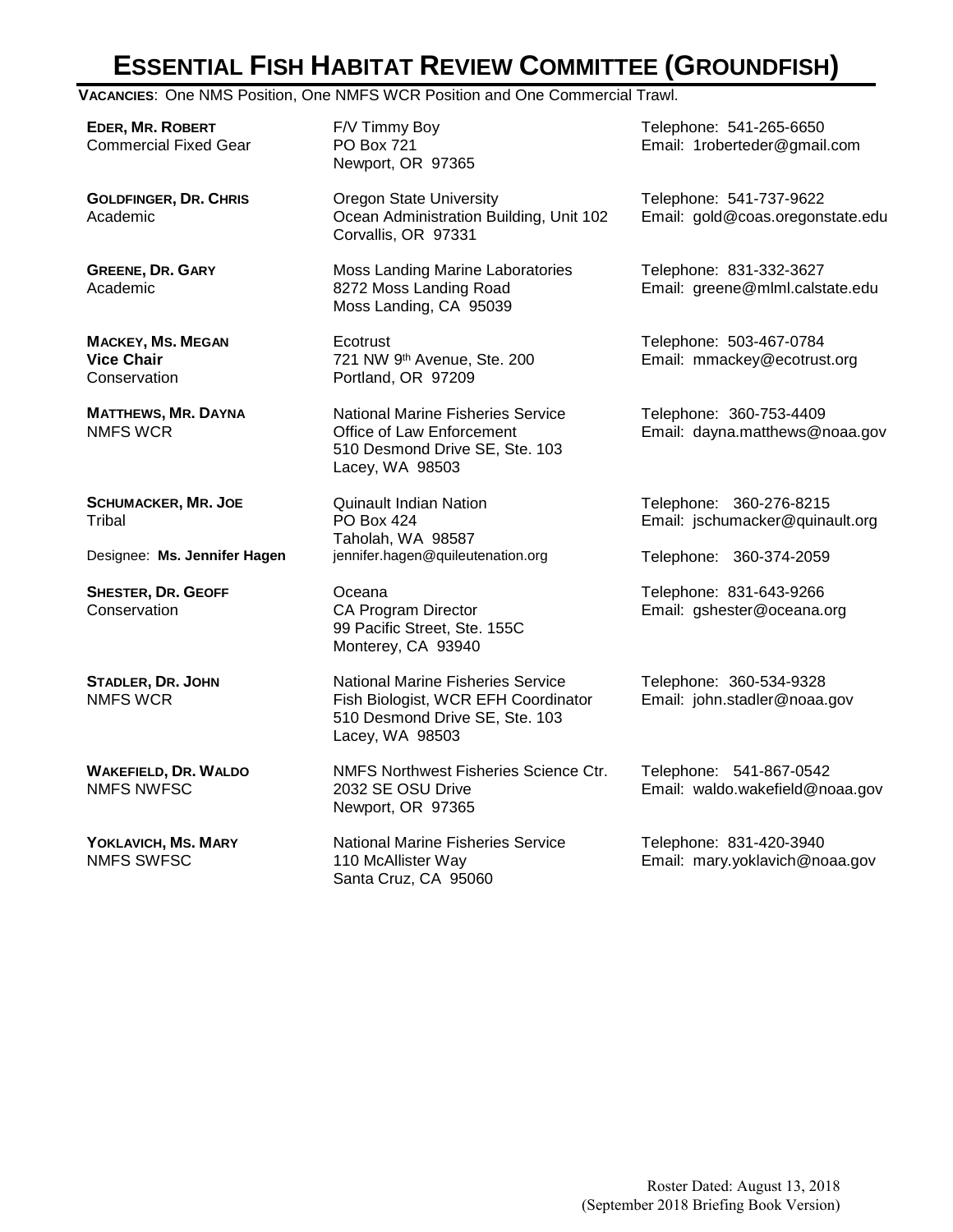## **GROUNDFISH ALLOCATION COMMITTEE – VOTING MEMBERS**

#### **VACANCIES**: One CDFW, One ODFW Position, and One WDFW Position.

| <b>ANDERSON, MR. PHILIP</b><br>Council Chair                                     | PO Box 696<br>Westport, WA 98595                                                                         | Telephone: 360-580-3057<br>Email: pmand001@comcast.net    |
|----------------------------------------------------------------------------------|----------------------------------------------------------------------------------------------------------|-----------------------------------------------------------|
| <b>HANSON, DR. DAVID</b><br><b>Pacific States Marine Fisheries</b><br>Commission | <b>Pacific States Marine Fisheries</b><br>Commission<br>3468 22nd Street NW<br>Hackensack, MN 56452      | Telephone: 218-675-5231<br>Email: dave_hanson@psmfc.org   |
| <b>LOCKHART, MR. FRANK</b><br>NMFS WCR                                           | <b>National Marine Fisheries Service</b><br>7600 Sand Point Way, NE BIN C15700<br>Seattle, WA 98115-0070 | Telephone: 206-526-6142<br>Email: frank.lockhart@noaa.gov |

## **GROUNDFISH ALLOCATION COMMITTEE – NON-VOTING**

**BORNSTEIN, MR. ANDREW**  Shoreside Processing

**GHIO, MR. TOM** Open Access Fishery

**JUD, MR. SHEMS Conservation** 

**LEIPZIG, MR. PETER** Limited Entry Non-Whiting Trawl

**LONGO EDER, MS. MICHELE** Limited Entry Fixed Gear

**OSBORN, MR. ROBERT** Recreational Fisher

**WALDECK, MR. DANIEL A.** At-sea Processing

Bornstein Seafoods PO Box 58 Astoria, OR 97103

Ghio Fish Company 112 Gilbert Court Santa Cruz, CA 95065

Environmental Defense Fund 1749 Regency Street West Linn, OR 97068

Jefferson State Trading Co. PO Box 2102 McKinleyville, CA 95519

Argos, Inc. PO Box 721 Newport, OR 97365

United Anglers of Southern California PO Box 385 Surfside, CA 90743

Executive Director, Pacific Whiting Conservation Cooperative 2505 SE 11th Avenue, Ste. 358 Portland, OR 97202

Telephone: 503-325-6164 Email: Andrew@bornstein.com

Telephone: 831-295-5511 Email: ghiofish2000@yahoo.com

Telephone: 503-358-7053 Email: sjud@edf.org

Telephone: 707-616-4458 Email: pete@trawl.org

Telephone: 541-270-1161 Email: michele@michelelongoeder.com

Telephone: 562-592-0857 Email: bob@pacificangler.com

Telephone: 971-544-7787 Email: dwaldeck@comcast.net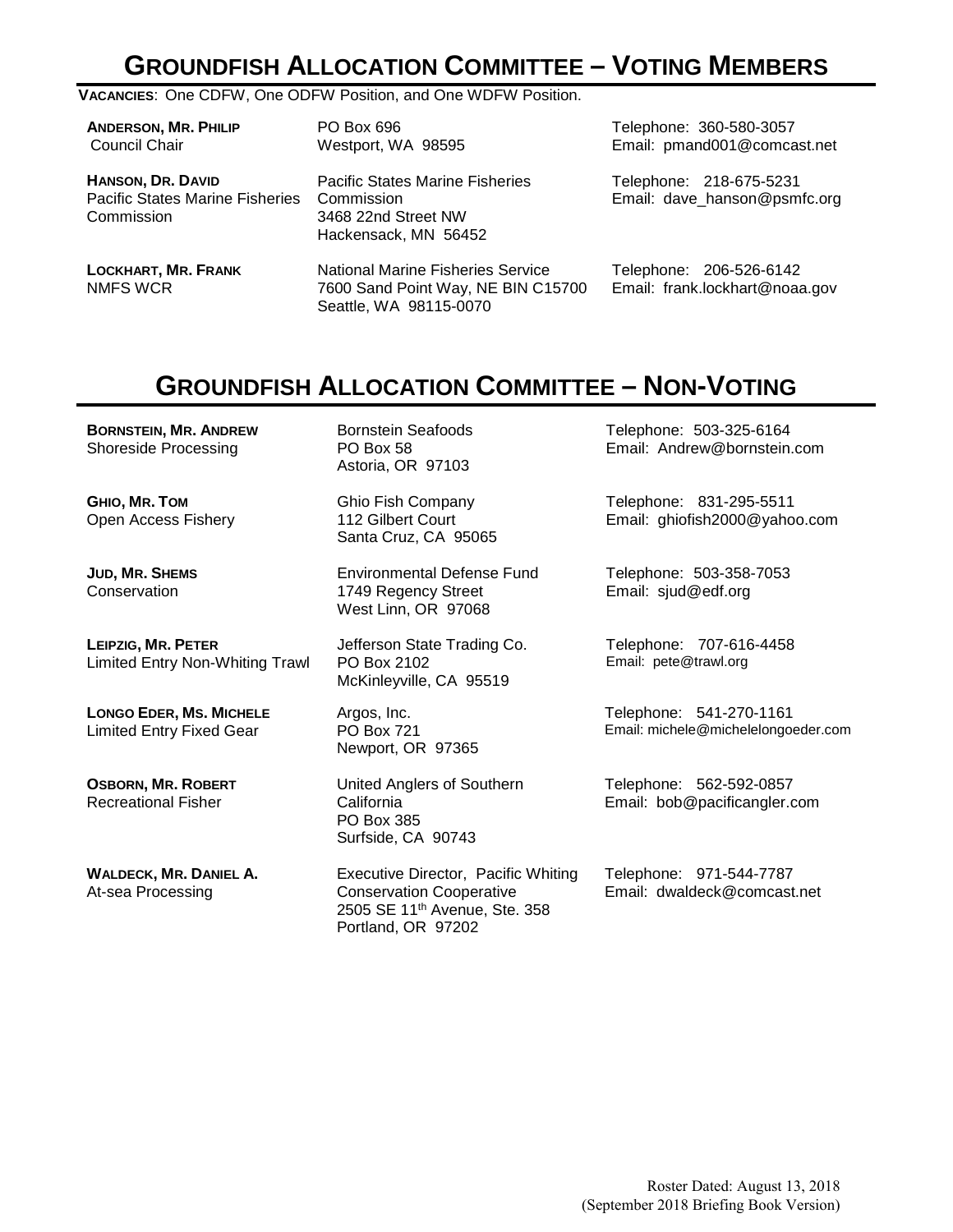## **GROUNDFISH ADVISORY SUBPANEL**

#### **VACANCY**: One California Charter South of Point Conception

**ALVERSON, MR. ROBERT** Fixed Gear At-Large

**CHAMBERS, MS. SUSAN Vice Chair** Processor At-Large

**DUNN, MR. KEVIN** Trawl At-Large

**EDER, MS. MICHELE**  Fixed Gear At-Large

**HOLLOWAY, MR. JOHN Chair** Sport Fisheries At-Large

**HUNTER, MR. TRAVIS** Bottom Trawl

**INGLES, MR. ROBERT C.** California Charter North of Pt. Conception

**JONER, MR. STEVE**  Tribal Fisheries

**JUD, MR. SHEMS Conservation** 

**LACKEY, MR. JEFF**  Mid-Water Trawl

**LIBBY, MR. TOM**  Processor At-Large

**MARKING, MR. TOM** Sport Fisheries At-Large

**MILES, MR. JEFF** Open Access North of Cape Mendocino

**MIRANTE, MR. ROBERT** Washington Charter Boat **Operator** 

Fishing Vessel Owner's Association 4005 - 20th Ave W, Room 232 Seattle, WA 98199-1290

West Coast Seafood Processors Assoc. 650 NE Holladay Street, Ste. 1600 Portland, OR 97232

92000 Lewis & Clark Road Astoria, OR 97103

Argos, Inc. PO Box 721 Newport, OR 97365

Recreational Fishing Alliance-OR PO Box 827 Garibaldi, OR 97118-0827

300 Broadway Eureka, CA 95501

Golden Gate Fisherman's Association PO Box 3149 Half Moon Bay, CA 94019

Makah Fisheries Management 113 Shaffer Road Port Angeles, WA 98363

Environmental Defense Fund 1749 Regency Street West Linn, OR 97068

PO Box 1010 Newport, OR 97365

CA Shellfish Co., Inc. 90085 Logan Road Astoria, OR 97103

1456 Whitmire Avenue McKinleyville, CA 95519

PO Box 424 Port Orford, OR 97465

Westport Charterboat Assoc. 1600 West Ocean Ave., #1018 Westport, WA 98595

Telephone: 206-284-4720 Email: roberta@fvoa.org

Telephone: 541-297-2875 Email: susan.wcseafood@gmail.com

Telephone: 503-440-2866 Email: kdunn3201@charter.net

Telephone: 541-270-1161 Email: michele@michelelongoeder.com

Telephone: 503-201-3861 Email: RFAoregon@aol.com

Telephone: 707-498-0689 Email: hunterenterprises@att.net

Telephone: 510-581-2628 Email: sherry@fishingboat.com

Telephone: 360-461-3249 Email: gofish@olypen.com

Telephone: 503-358-7053 Email: sjud@edf.org

Telephone: 541-961-1452 Email: jeff.lackey.fish@gmail.com

Telephone: 503-440-5626 Email: Tom.CalShell@gmail.com

Telephone: 707-839-2073 Email: tmmarking@gmail.com

Telephone: 541-260-0941 Email: janddmiles@frontier.com

Telephone: 360-589-1747 Email: robertrmirante@gmail.com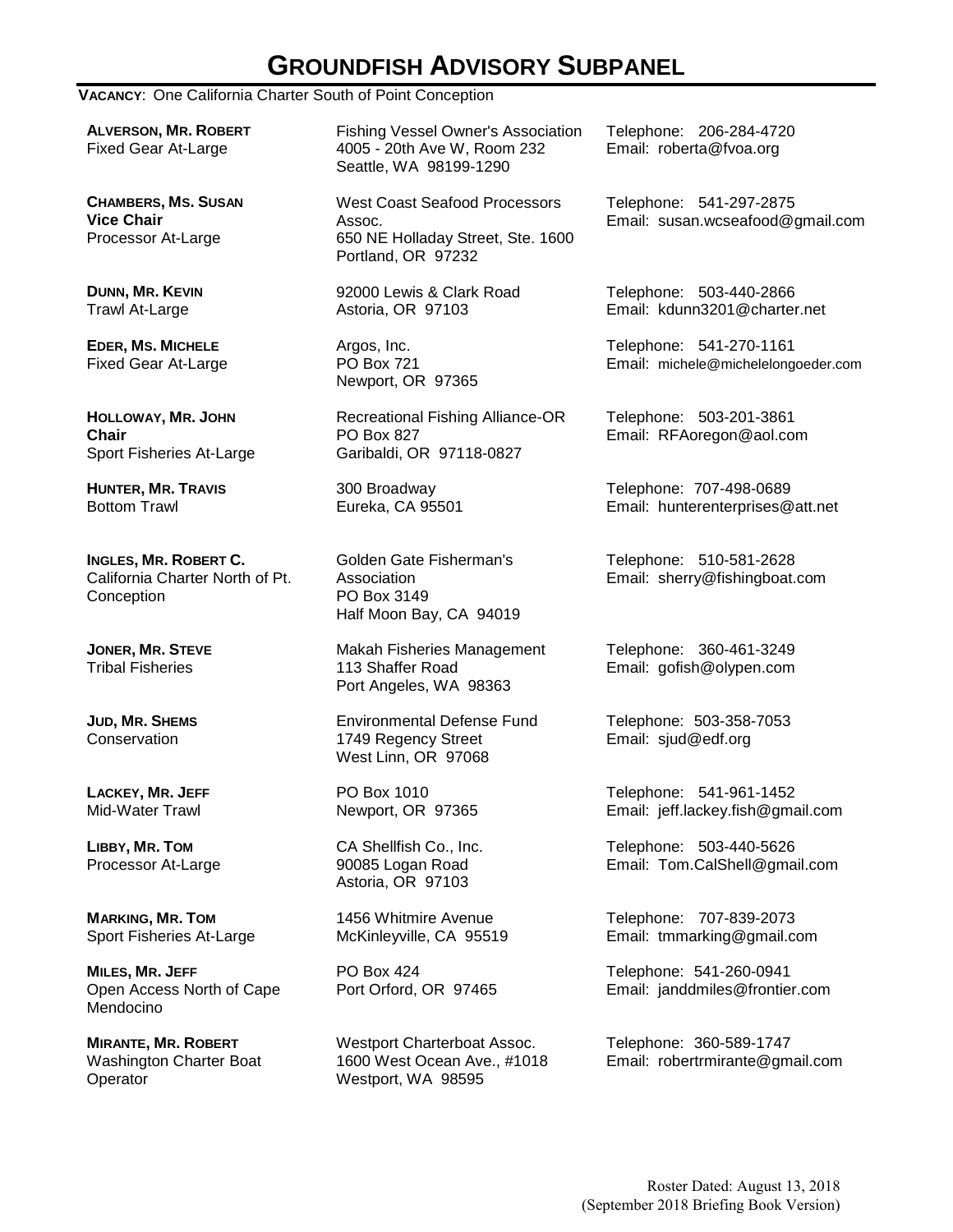## **GROUNDFISH ADVISORY SUBPANEL** *(CONTINUED)*

**NAYANI, MS. SARAH** Trawl At-Large

**PATTILLO, MR. PAT**  WA Sport Fisher At-Large

**PLATT, MR. DAN** Open Access South of Cape Mendocino

**RICHTER, MR. GERRY** Fixed Gear At-Large

**TURNER, MR. TYLER** Oregon Charter Boat Operator

**WALDECK, MR. DANIEL A.** At-Sea Processor

Arctic Storm Mgt. Group, LLC 2727 Alaskan Way, Pier 69 Seattle, WA 98121

3126 Maringo Road SE Olympia, WA 98501

STMA 32320 Ellison Way Fort Bragg, CA 95437

B & G Seafoods, Inc. 217 Calle Manzanita Santa Barbara, CA 93105

Tacklebuster, Inc. 340 Cliff Street Depoe Bay, OR 97341

Executive Director, Pacific Whiting Conservation Cooperative 2505 SE 11th Avenue, Ste. 358 Portland, OR 97202

Telephone: 206-547-6557 Email: snayani@arcticstorm.com

Telephone: 360-561-2615 Email: pattillopl@gmail.com

Telephone: 707-813-7221 Email: morefish@mcn.org

Telephone: 805-569-3099 Email: gdrfish@cox.net

Telephone: 541-270-1223 Email: tylerturner@hotmail.com

Telephone: 971-544-7787 Email: dwaldeck@comcast.net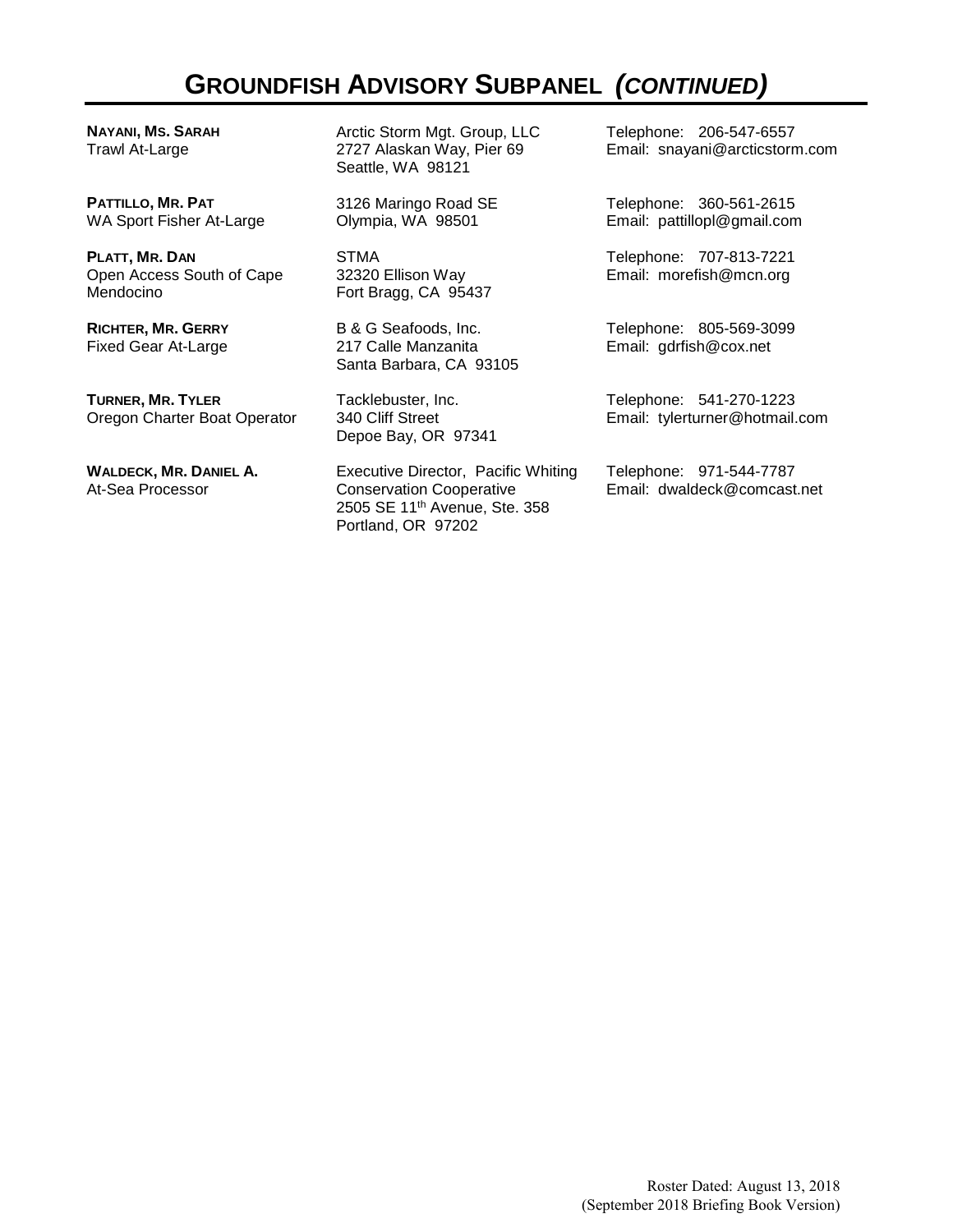## **GROUNDFISH ENDANGERED SPECIES WORKGROUP**

**VACANCIES**: One NMFS WCR Position

**BRABY, DR. CAREN** ODFW

**EGUCHI, DR. TOMO** Sea Turtle Taxa

**GOOD, DR. THOMAS** Seabird Taxa

**GUSTAFSON, DR. RICHARD** Fish Taxa

**HANSON, DR. BRAD** Marine Mammal Taxa

**JANNOT, DR. JASON** Observer Program

**MCKNIGHT, MS. CAROLINE** CDFW

**NILES, MR. COREY** WDFW

**SCORDINO, MR. JONATHAN** WA Coast Tribal

**TODD, MS. LAURA** USFWS

Oregon Dept. of Fish and Wildlife 2040 SE Marine Science Drive Newport, OR 97365

National Marine Fisheries Service 8901 La Jolla Shores Dr. La Jolla, CA 92037-1508

National Marine Fisheries Service 2725 Montlake Blvd E Seattle, WA 98112-2097

National Marine Fisheries Service 2725 Montlake Blvd E Seattle, WA 98112-2097

National Marine Fisheries Service 2725 Montlake Blvd E Seattle, WA 98112-2097

National Marine Fisheries Service 2725 Montlake Blvd E Seattle, WA 98112-2097

California Dept. of Fish and Wildlife 20 Lower Ragsdale Drive, Ste. 100 Monterey, CA 93940

Washington Dept. of Fish and Wildlife PO Box 43200 Olympia, WA 98504-3200

Makah Tribe Fisheries Management PO Box 115 Neah Bay, WA 98357

U.S. Fish and Wildlife Service 2127 SE Marine Science Drive Newport, OR 97365

Telephone: 541-867-4741 Email: caren.e.braby@state.or.us

Telephone: 858-546-5615 Email: tomo.eguchi@noaa.gov

Telephone: 206-860-3469 Email: tom.good@noaa.gov

Telephone: 206-860-3372 Email: Richard.gustafson@noaa.gov

Telephone: 206-860-3220 Email: brad.hanson@noaa.gov

Telephone: 206-302-1755 Email: jason.jannot@noaa.gov

Telephone: 831-649-7192 Email: caroline.mcknight@wildlife.ca.gov

Telephone: 360-249-1223 Email: corey.niles@dfw.wa.gov

Telephone: 360-645-3176 Email: jonathan.scordino@makah.com

Telephone: 541-867-4558 Email: laura.todd@fws.gov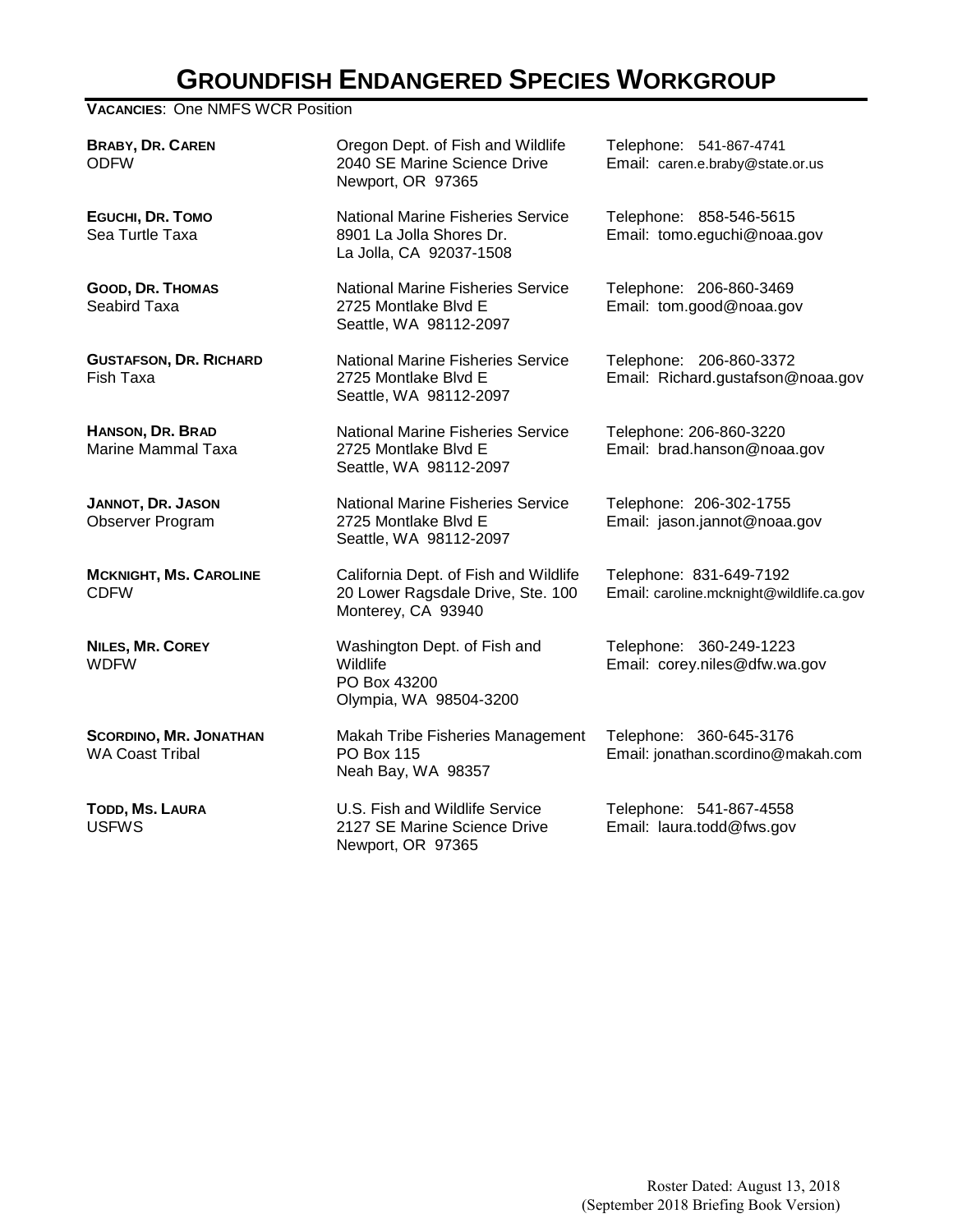## **GROUNDFISH MANAGEMENT TEAM**

**VACANCIES**: One CDFW position and One NMFS NWFSC Position

| <b>DOERPINGHAUS, MS. JESSI</b><br><b>WDFW</b>       | Washington Dept. of Fish and Wildlife<br>PO Box 43200<br>Olympia, WA 98504-3200                      | Telephone: 360-902-2675<br>Email: jessi.doerpinghaus@dfw.wa.gov         |
|-----------------------------------------------------|------------------------------------------------------------------------------------------------------|-------------------------------------------------------------------------|
| <b>HARLEY, MS. ABIGAIL</b><br><b>NMFS WCR</b>       | <b>National Marine Fisheries Service</b><br>7600 Sand Point Way NE<br>Seattle, WA 98115-0070         | Telephone: 206-526-4273<br>Email: abigail.harley@noaa.gov               |
| <b>MANDRUP, MS. MELISSA</b><br><b>CDFW</b>          | California Dept. of Fish and Wildlife<br>1812 9th St.<br>Sacramento, CA 95811                        | Telephone: 916-445-6469<br>Email: melissa.mandrup@wildlife.ca.gov       |
| <b>MATTES, MS. LYNN</b><br>Chair<br><b>ODFW</b>     | Oregon Dept. of Fish and Wildlife<br>2040 SE Marine Science Drive<br>Newport, OR 97365               | Telephone: 541-867-0300 ext. 237<br>Email: lynn.mattes@state.or.us      |
| <b>MIRICK, MR. PATRICK</b><br><b>ODFW</b>           | Oregon Dept. of Fish and Wildlife<br>2040 SE Marine Science Drive<br>Newport, OR 97365               | Telephone: 541 867-4741 ext. 223<br>Email: patrick.p.mirick@state.or.us |
| PALMIGIANO, MS. KAREN<br><b>NMFS WCR</b>            | <b>National Marine Fisheries Service</b><br>7600 Sand Point Way NE<br>Seattle, WA 98115-0070         | Telephone: 206-526-4491<br>Email: karen.palmigiano@noaa.gov             |
| PETERSEN, MR. JOSEPH<br><b>Vice Chair</b><br>Tribal | Makah Tribe Fisheries Management<br>PO Box 94<br>Sekiu, WA 98381                                     | Telephone: 360-461-5924<br>Email: joe.petersen@makah.com                |
| <b>REED, MS. HEATHER</b><br><b>WDFW</b>             | Washington Dept. of Fish and Wildlife<br>PO Box 43200<br>Olympia, WA 98504-3200                      | Telephone: 360-902-2487<br>Email: reedhjr@dfw.wa.gov                    |
| <b>SOMERS, DR. KAYLEIGH</b><br><b>NMFS NWFSC</b>    | NMFS-Northwest Fisheries Science Ctr<br>2725 Montlake Blvd E<br>Seattle, WA 98112-2097               | Telephone: 206-302-2413<br>Email: kayleigh.somers@noaa.gov              |
| THOMPSON, DR. ANDREW<br><b>NMFS SWFSC</b>           | <b>NMFS Southwest Fisheries Science Ctr</b><br>8901 La Jolla Shores Drive<br>La Jolla, CA 92037-1508 | Telephone: 858-546-7132<br>Email: andrew.thompson@noaa.gov              |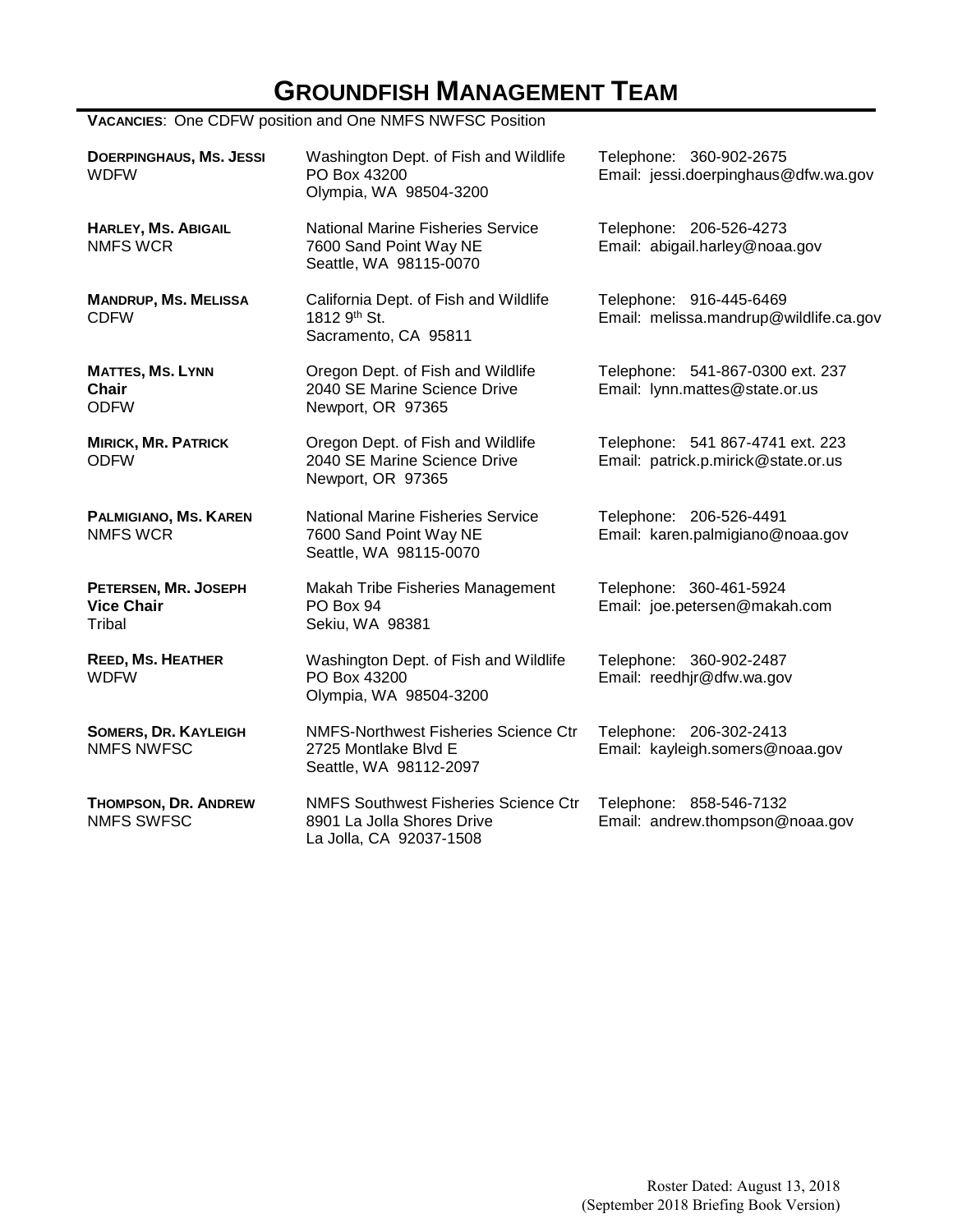## **HABITAT COMMITTEE**

**VACANCIES**: One Northwest or Columbia River Tribal Position.

**CLARK, MR. MICHAEL**  USFWS

Designee: **Dr. Denise Hawkins** denise\_hawkins@fws.gov Telephone: 360-753-9509

**DEHART, DR. DOUGLAS Conservation** 

**GREENE, DR. CORREIGH Vice-Chair** NMFS NWFSC

**HAMILTON, MS. LIZ** Sport Fisheries At-Large

**HEBDON, MR. LANCE** IDFG

**HILLEMEIER, MR. DAVE** California Tribes

**JURICK, MR. FRED** At-Large

**KAWAHARA, MR. JOEL** Commercial Fisheries

**MEREMS, MS. ARLENE** ODFW

**RECHT, MS. FRAN** PSMFC

**SCHEIBLAUER, MR. STEPHEN** At-Large

**STADLER, DR. JOHN** NMFS WCR

**THURSTON, MS. RANDI WDFW** 

U.S. Fish and Wildlife Service Spring Creek Hatchery 61552 State Road 14 Underwood, WA 98651<br>denise\_hawkins@fws.gov

Coffee Creek Bioscience 915 Clearbrook Drive Oregon City, OR 97045

National Marine Fisheries Service NWFSC 2725 Montlake Blvd. East Seattle, WA 98112-2097

Executive Director, Northwest Sportfishing Industry Association PO Box 4 Oregon City, OR 97045-0004

Idaho Dept. of Fish and Game PO Box 25 Boise, ID 83707-0025

Yurok Tribe PO Box 1027 Klamath, ID 95548

6624 Branchwater Way Citrus Heights, CA 95621

3652 Lindsay Hill Rd Quilcene, WA 98376

Oregon Dept. of Fish and Wildlife 2040 SE Marine Science Drive Newport, OR 97365

Pacific States Marine Fisheries **Commission** PO Box 221 Depoe Bay, OR 97341-0221

Marine Alliances Consulting 250 Figueroa Street, Ste. 1 Monterey, CA 93940

National Marine Fisheries Service 510 Desmond Drive SE, Ste. 103 Lacey, WA 98503 Designee: **Ms. Korie Schaeffer** korie.schaeffer@noaa.gov Telephone: 707-575-6087

> Washington Dept. of Fish and Wildlife PO Box 43200 Olympia, WA 98504-3200

Telephone: 509-493-1730 Email: michael I clark@fws.gov

Telephone: 503-701-4578 Email: ddehart@onemain.com

Telephone: 206-860-5611 Email: correigh.greene@noaa.gov

Telephone: 503-631-8859 Email: nsializ@aol.com

Telephone: 208-334-3791 Email: lance.hebdon@idfg.idaho.gov

Telephone: 707-482-1350 ext. 315 Email: dave@yuroktribe.nsn.us

Telephone: 916-729-1485 Email: fjurick@yahoo.com

Telephone: 206-406-7026 Email: joelkaw@earthlink.net

Telephone: 541-867-0300 ext. 246 Email: arlene.r.merems@state.or.us

Telephone: 541-765-2229 Email: frecht@psmfc.org

Telephone: 831-239-1219 Email: maconsult49@gmail.com

Telephone: 360-534-9328 Email: john.stadler@noaa.gov

Telephone: 360-902-2602 Email: randi.thurston@dfw.wa.gov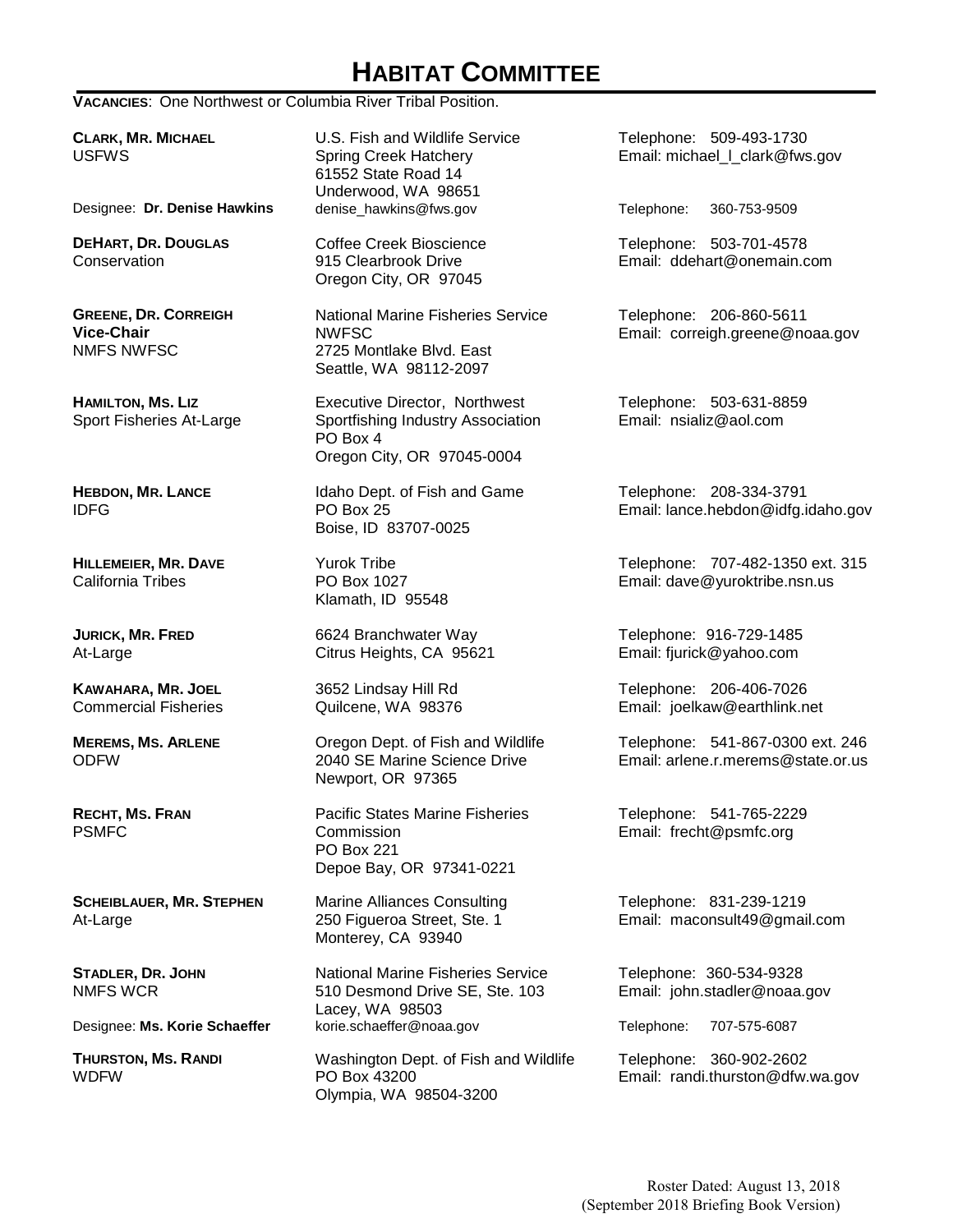## **HABITAT COMMITTEE (CONTINUED)**

**WILKINS, MR. ERIC Chair** CDFW

**WOONINCK, DR. LISA** National Marine Sanctuaries California Dept. of Fish and Wildlife 20 Lower Ragsdale Drive, Ste. 100 Monterey, CA 93940

Office of National Marine Sanctuaries West Coast Regional Office 99 Pacific Street, Bldg. 200 – Ste K Monterey, CA 93940

Telephone: 805-594-6172 Email: eric.wilkins@wildlife.ca.gov

Telephone: 831-647-1920 Email: lisa.wooninck@noaa.gov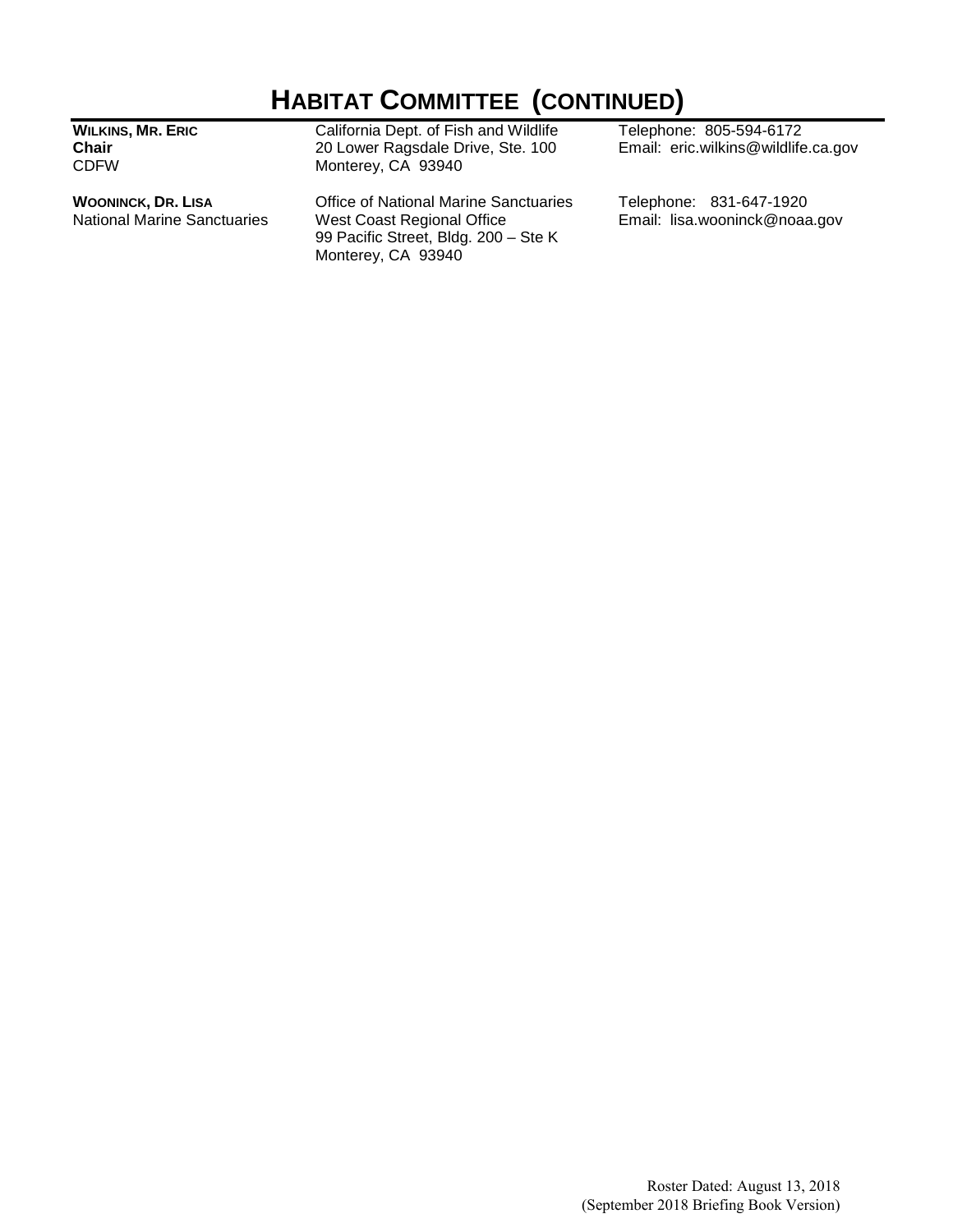## **HIGHLY MIGRATORY SPECIES ADVISORY SUBPANEL**

**VACANCIES**: One Commercial Purse Seine

| <b>BUELL, MS. LINDA</b><br>Northern Charter Boat<br>Operator             | 7695 Galloway Road<br>Cloverdale, OR 97112                                                               | Telephone: 503-965-2238<br>Email: norwester@garibaldicharters.com |
|--------------------------------------------------------------------------|----------------------------------------------------------------------------------------------------------|-------------------------------------------------------------------|
| <b>BURKE, MR. GARY</b><br><b>Commercial At-Large</b>                     | <b>Burke and Son Enterprises</b><br>2022 Foothill Road<br>Santa Barbara, CA 93105                        | Telephone: 805-965-4468<br>Email: gburke9934@aol.com              |
| <b>FARWELL, MR. CHUCK</b><br>Conservation                                | Monterey Bay Aquarium,<br>Tuna Research and Conservation<br>886 Cannery Row<br>Monterey, CA 93940        | Telephone: 831-648-4826<br>Email: cfarwell@mbayaq.org             |
| <b>FRICKE, MR. DOUGLAS</b><br><b>Commercial At-Large</b>                 | <b>Boat Seafoods</b><br>PO Box 2402<br>Westport, WA 98595                                                | Telephone: 360-580-3027<br>Email: fricked@comcast.net             |
| HEIKKILA, MR. WAYNE<br><b>Vice Chair</b><br><b>Commercial Troll</b>      | Executive Director, Western Fishboat<br><b>Owner's Association</b><br>PO Box 992723<br>Redding, CA 96099 | Telephone: 530-229-1097<br>Email: wfoa@charter.net                |
| <b>LORTON, MR. ARTHUR</b><br><b>Commercial Gillnet Fisheries</b>         |                                                                                                          | Telephone: 858-699-1670<br>Email: deeschico2@rocketmail.com       |
| NISH, MR. CARL<br>Processor North of Cape<br>Mendocino                   | American Tuna<br>113 W G Street #329<br>San Diego, CA 92101                                              | Telephone: 619-985-6818<br>Email: carlnish@americantuna.com       |
| <b>OSBORN, MR. ROBERT</b><br><b>Private Recreational</b>                 | United Anglers of Southern California<br>PO Box 385<br>Surfside, CA 90743                                | Telephone:<br>Email: bob@pacificangler.com                        |
| RUDIE, MR. DAVID<br><b>Chair</b><br>Processor South of Cape<br>Mendocino | President, Catalina Offshore Products,<br>Inc.<br>5202 Lovelock Street<br>San Diego, CA 92110            | Telephone: 619-297-9797<br>Email: dave@catalinaop.com             |
| <b>SUTTON, MR. BILL</b><br><b>Commercial At-Large</b>                    | F/V Aurelia<br>876 S Rice Rd<br>Ojai, CA 93023                                                           | Telephone: 805-646-9685<br>Email: seafreshto@aol.com              |
| <b>THOMPSON, MR. MIKE</b><br>Southern Charter Boat<br>Operator           | 26032 Via Del Rey<br>San Juan Capistrano, CA 92675                                                       | Telephone: 949-675-0551<br>Email: mthompson041@cox.net            |
| TOM, MS. PAMELA<br>Public At-Large                                       | University of California<br>Food Science and Technology Dept.<br>One Shields Avenue<br>Davis, CA 95616   | Telephone: 530-752-1465 msg only<br>Email: pdtom@ucdavis.edu      |
|                                                                          |                                                                                                          |                                                                   |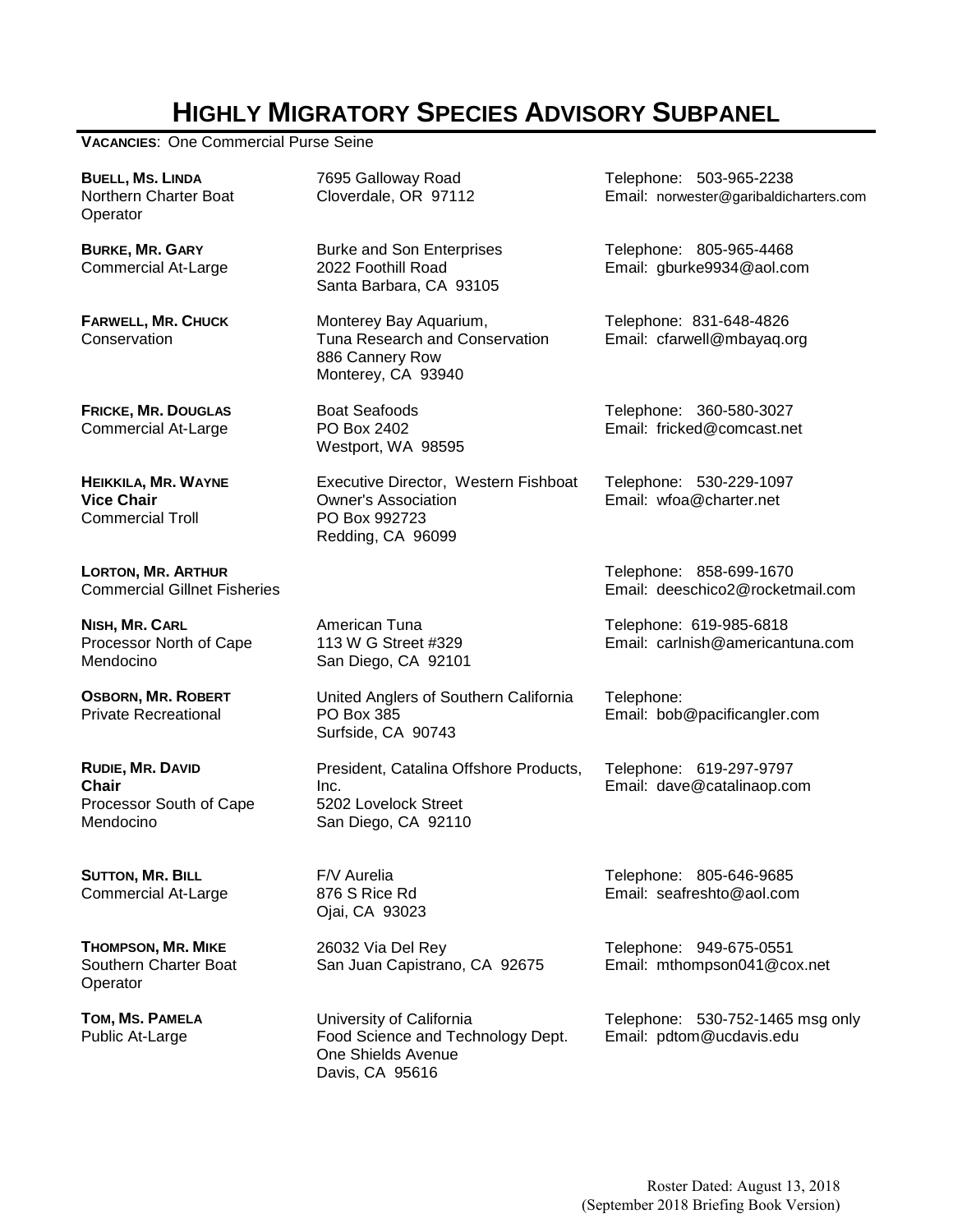## **HIGHLY MIGRATORY SPECIES MANAGEMENT TEAM**

| <b>BARROSO, MS. CELIA</b><br><b>NMFS WCR</b>                     | National Marine Fisheries Service<br>501 W Ocean Blvd, Ste 4200<br>Long Beach, CA 90802                                | Telephone: 562-432-1850<br>Email: celia.barroso@noaa.gov                |
|------------------------------------------------------------------|------------------------------------------------------------------------------------------------------------------------|-------------------------------------------------------------------------|
| <b>CARRETTA, MR. JAMES</b><br><b>NMFS SWFSC</b>                  | <b>NOAA Fisheries</b><br><b>Southwest Fisheries Science Center</b><br>8901 La Jolla Shores Drive<br>La Jolla, CA 92037 | Telephone: 858-546-7171<br>Email: jim.carretta@noaa.gov                 |
| DAPP, DR. DEREK<br><b>WDFW</b>                                   | Washington Dept. of Fish and Wildlife<br>1111 Washington St SE<br>Olympia, WA 98501                                    | Telephone: 360-688-6380<br>Email: Derek.Dapp@dfw.wa.gov                 |
| <b>ENRIQUEZ, MR. LYLE</b><br><b>CO-CHAIR</b><br><b>NMFS WCR</b>  | <b>National Marine Fisheries Service</b><br>501 W Ocean Blvd, Ste 4200<br>Long Beach, CA 90802                         | Telephone: 562-980-4025<br>Email: lyle.enriquez@noaa.gov                |
| <b>HELLMERS, MS. ELIZABETH</b><br><b>CO-CHAIR</b><br><b>CDFW</b> | California Dept. of Fish and Wildlife<br>8901 La Jolla Shores Drive<br>La Jolla, CA 92037                              | Telephone: 858-334-2813<br>Email: elizabeth.hellmers@wildlife.ca.gov    |
| <b>SARICH, MR. ALAN</b><br>Tribal                                | <b>Quinault Indian Nation</b><br><b>PO Box 189</b><br>Taholah, WA 98587                                                | Telephone: 360-268-0355<br>Email: asarich@quinault.org                  |
| <b>SCHMITT, MS. CYREIS</b><br><b>ODFW</b>                        | Oregon Dept. of Fish and Wildlife<br>2040 SE Marine Science Dr<br>Newport, OR 97365-5294                               | Telephone: 541-867-0300 ext. 265<br>Email: cyreis.c.schmitt@state.or.us |
| STOHS, DR. STEPHEN<br><b>NMFS SWFSC</b>                          | <b>National Marine Fisheries Service</b><br>PO Box 271<br>La Jolla, CA 92037-1508                                      | Telephone: 858-546-7084<br>Email: Stephen.Stohs@noaa.gov                |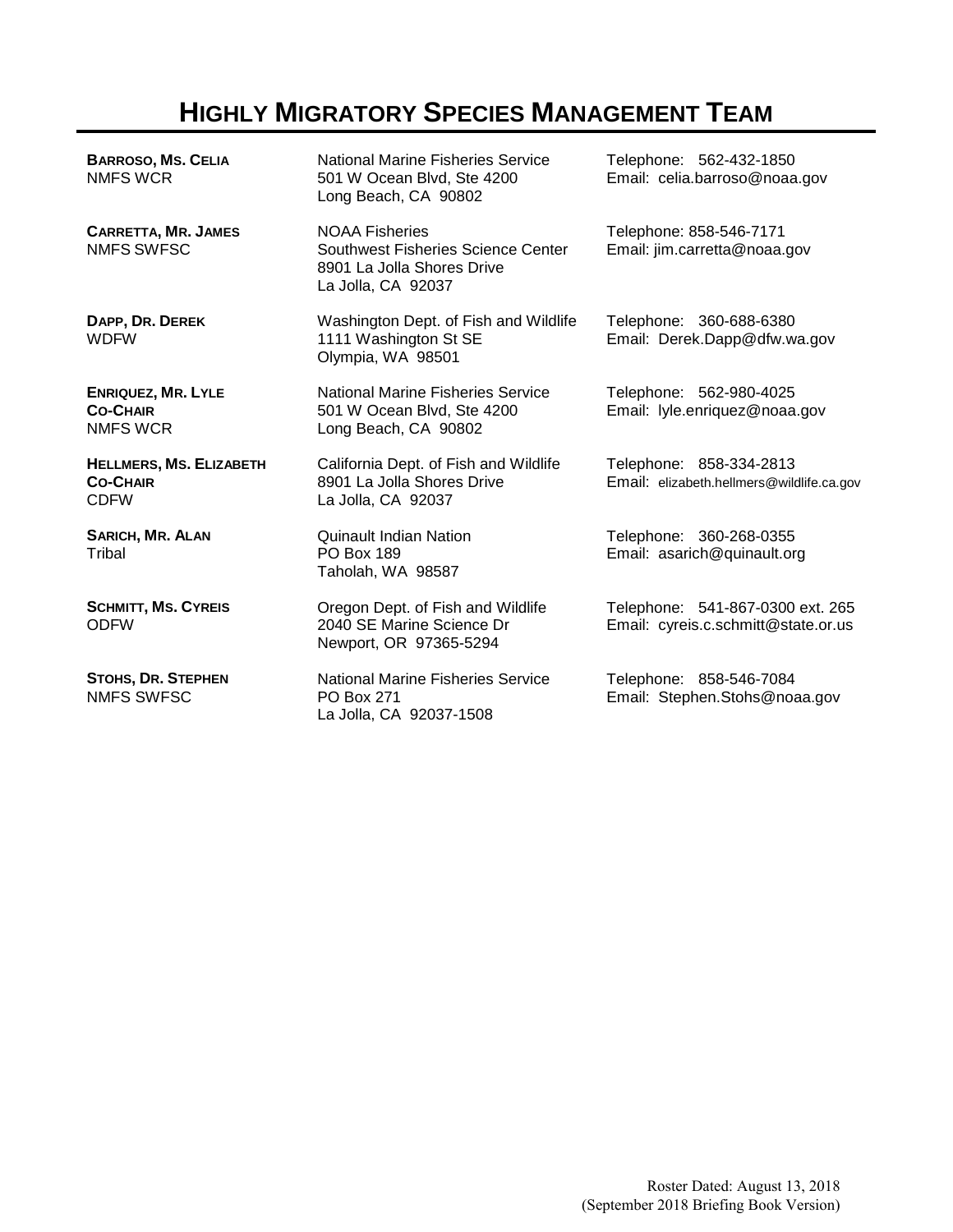# **MODEL EVALUATION WORKGROUP**

#### **VACANCIES**: One NWIFC Position and One CRITFC Position.

| CAREY, MR. JON<br>NMFS WCR (INTERIM)                          | National Marine Fisheries Service<br>510 Desmond Drive SE<br>Lacey, WA 98503                 | Telephone: 360-534-9342<br>Email: jonathan.carey@noaa.gov              |
|---------------------------------------------------------------|----------------------------------------------------------------------------------------------|------------------------------------------------------------------------|
| <b>CLEMONS, MR. ETHAN</b><br><b>ODFW</b>                      | Oregon Dept. of Fish and Wildlife<br>2040 SE Marine Science Drive<br>Newport, OR 97365       | Telephone: 541-265-6396 ext. 242<br>Email: ethan.r.clemons@state.or.us |
| <b>HAESEKER, DR. STEVE</b><br><b>USFWS</b>                    | U.S. Fish and Wildlife Service<br>1211 SE Cardinal Way, Ste. 100<br>Vancouver, WA 98683      | Telephone: 360-604-2517<br>Email: steve_haeseker@fws.gov               |
| HAGEN-BREAUX, MS. ANGELIKA<br><b>WDFW</b>                     | Washington Dept. of Fish and Wildlife<br>PO Box 43200<br>Olympia, WA 98504-3200              | Telephone: 360-902-2716<br>Email: angelika.hagen-breaux@dfw.wa.gov     |
| JOHNSON, DR. GALEN<br>Scientific and Statistical<br>Committee | Northwest Indian Fisheries Commission<br>6730 Martin Way E<br>Olympia, WA 98516-5540         | Telephone: 360-438-1180 ext. 380<br>Email: gjohnson@nwifc.org          |
| LETVIN, MR. ALEX<br><b>CDFW</b>                               | California Dept. of Fish and Wildlife<br>5355 Skylane Blvd., Suite B<br>Santa Rosa, CA 95403 | Telephone: 707-576-3456<br>Email: alexander.letvin@wildlife.ca.gov     |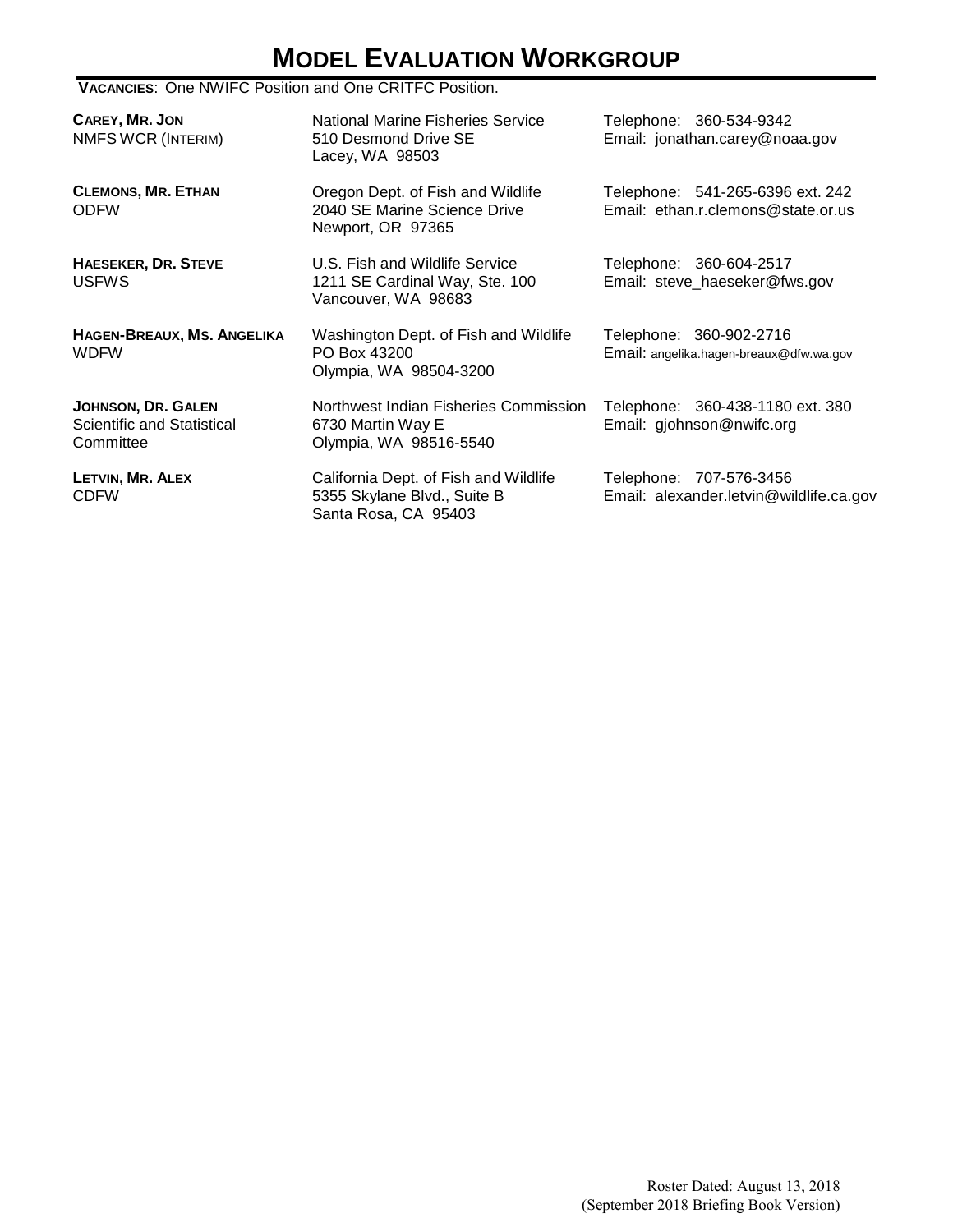## **SALMON ADVISORY SUBPANEL**

**ATKINSON, MR. JOHN** California Charter Boat

**BITTS, MR. DAVE** California Troll

**FRANK, MR. CALVIN** Washington Tribes

**HEAP, MR. RICHARD Vice Chair** Oregon Sport Fisheries

**HIE, MR. JIM Conservation** 

**JOHNSON, MR. GREG**  Commercial Gillnet

**KAUTSKY, MR. GEORGE** California Tribes

**OLSON, MR. JIM** Washington Troll

**PEAKE, MR. DARUS** Oregon Troll

**REINHOLDT, MR. GERALD K.** Processor

**SCULLY, DR. RICHARD** Idaho Sport Fisheries

**SMITH, MR. BUTCH Chair** Washington Charter Boat

**SORENSEN, MR. MIKE** Oregon Charter Boat

**WATROUS, MR. STEVE** Washington Sport Fisheries

**YARNALL, MR. JIM** California Sport Fisheries Golden Gate Fisherman's Association 42 Seawolf Passage Corte Madera, CA 94925

PCFFA 2679 Sunnygrove McKinleyville, CA 95519

Quinault Indian Nation PO Box 373 Bay Center, WA 98527

95975 N. Brookside Drive Brookings, OR 97415

Pacific Marine Conservation Council 1423 Vista Ave Napa, CA 94559

12400 NE 8th Court Vancouver, WA 98685

Hoopa Valley Tribal Fisheries PO Box 417 Hoopa, CA 95546

F/V Cynthia T PO Box 586 Auburn, WA 98071-0586

55395 Gross Drive Bend, OR 97707

Reinholdt Fisheries 62313 S Canaan Rd St. Helens, OR 97051-9117

2428 Seaport Drive Lewiston, ID 83501

Co-Ho Charters PO Box 268 Ilwaco, WA 98624

603 Camp 12 Lp Toledo, OR 97391

18113 NE Cramer Road Battle Ground, WA 98604

California Sport Fisheries 6308 Eggert Road Eureka, CA 95503

Telephone: 415-924-6851 Email: newrayann@comcast.net

Telephone: 707-498-3512 Email: dbitts@suddenlink.net

Telephone: 360-942-7809 Email: calvin.frankcf@gmail.com

Telephone: 541-469-7111 Email: fiskare@charter.net

Telephone: 707-695-8661 Email: jnahie@att.net

Telephone: 360-600-0034 Email: 4jsalmon1@comcast.net

Telephone: 530-625-4267 ext. 15 Email: hupafish@hoopa-nsn.gov

Telephone: 253-833-8739 Email: Jaocto@juno.com

Telephone: 503-318-8351 Email: dlpeake@outlook.com

Telephone: 503-397-3369 Email: reinholdtfish@gmail.com

Telephone: 208-241-4095 Email: scullyrjs@cableone.net

Telephone: 360-642-3333 Email: coho@willapabay.org

Telephone: 541-444-2552 Email: fvmissraven@hotmail.com

Telephone: 360-607-7133 Email: branchoffice96@gmail.com

Telephone: 707-443-2496 Email: jimyarnall@gmail.com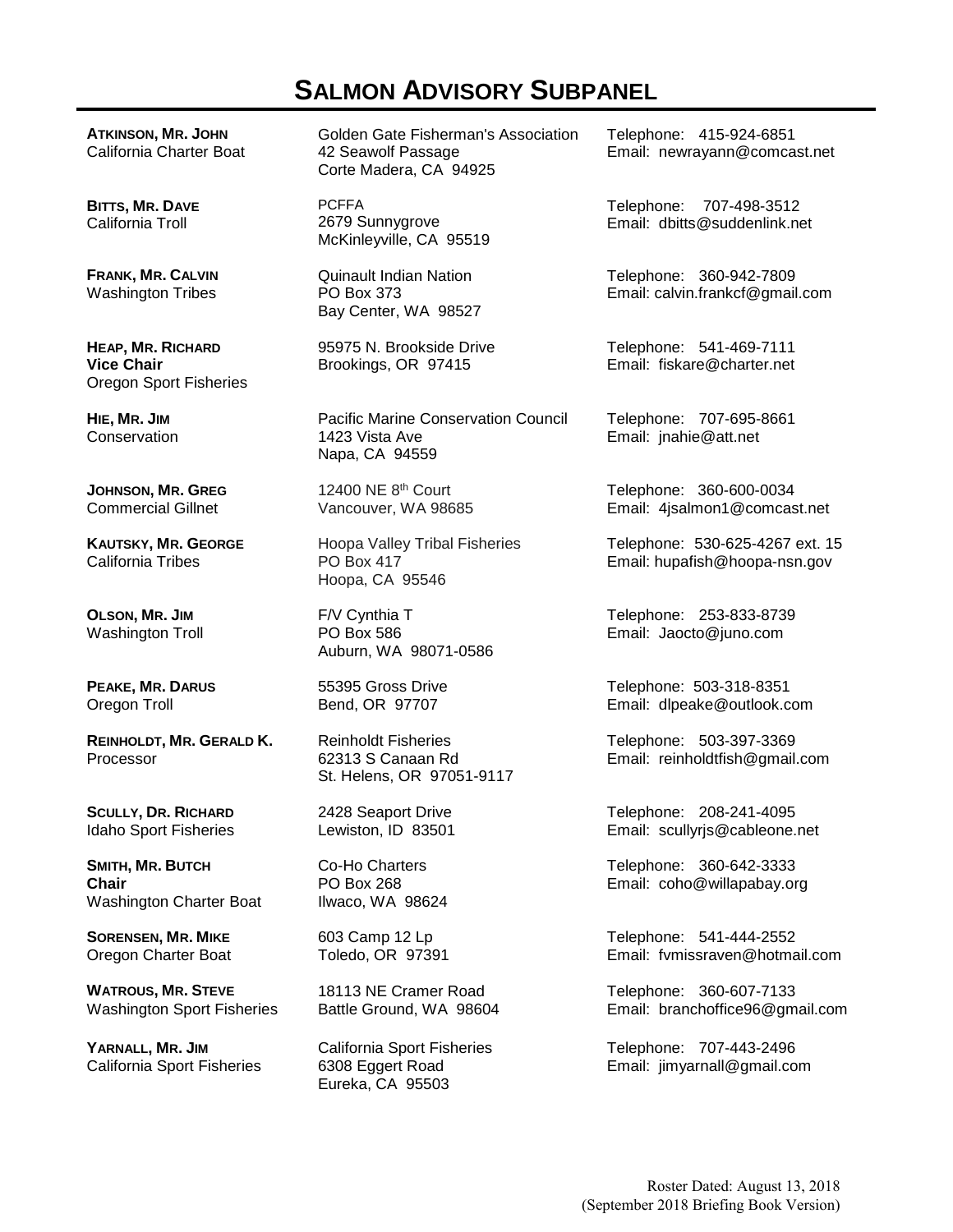## **SALMON TECHNICAL TEAM**

**BEEGHLEY, MS. WENDY** WDFW

**CAREY, MR. JON**  NMFS WCR (INTERIM)

**FOSTER, MR. CRAIG** ODFW

**HAESEKER, DR. STEVE** USFWS

**HARP, MS. ASHTON** Washington Tribes

**KOPE, DR. ROBERT Vice-Chair** NMFS NWFSC

**LETVIN, MR. ALEX** CDFW

**O'FARRELL, DR. MICHAEL Chair** NMFS SWFSC

Washington Dept. of Fish and Wildlife 48 Devonshire Road Montesano, WA 98563-9612

National Marine Fisheries Service 510 Desmond Drive SE Lacey, WA 98503

Oregon Dept. of Fish and Wildlife 17330 SE Evelyn St Clackamas, OR 97015

U.S. Fish and Wildlife Service 1211 SE Cardinal Way, Ste. 100 Vancouver, WA 98683

NW Indian Fisheries Commission PO Box 1029 Forks, WA 98331

National Marine Fisheries Service 2725 Montlake Blvd E Seattle, WA 98112-2097

California Dept. of Fish and Wildlife 5355 Skylane Blvd., Suite B Santa Rosa, CA 95403

National Marine Fisheries Service 110 McAllister Way Santa Cruz, CA 95060

Telephone: 360-249-1215 Email: wendy.beeghley@dfw.wa.gov

Telephone: 360-534-9342 Email: jonathan.carey@noaa.gov

Telephone: 971-673-6026 Email: craig.a.foster@state.or.us

Telephone: 360-604-2517 Email: steve\_haeseker@fws.gov

Telephone: 360-374-5501 Email: aharp@nwifc.org

Telephone: 206-860-3374 Email: robert.kope@noaa.gov

Telephone: 707-576-3456 Email: alexander.letvin@wildlife.ca.gov

Telephone: 831-420-3976 Email: michael.ofarrell@noaa.gov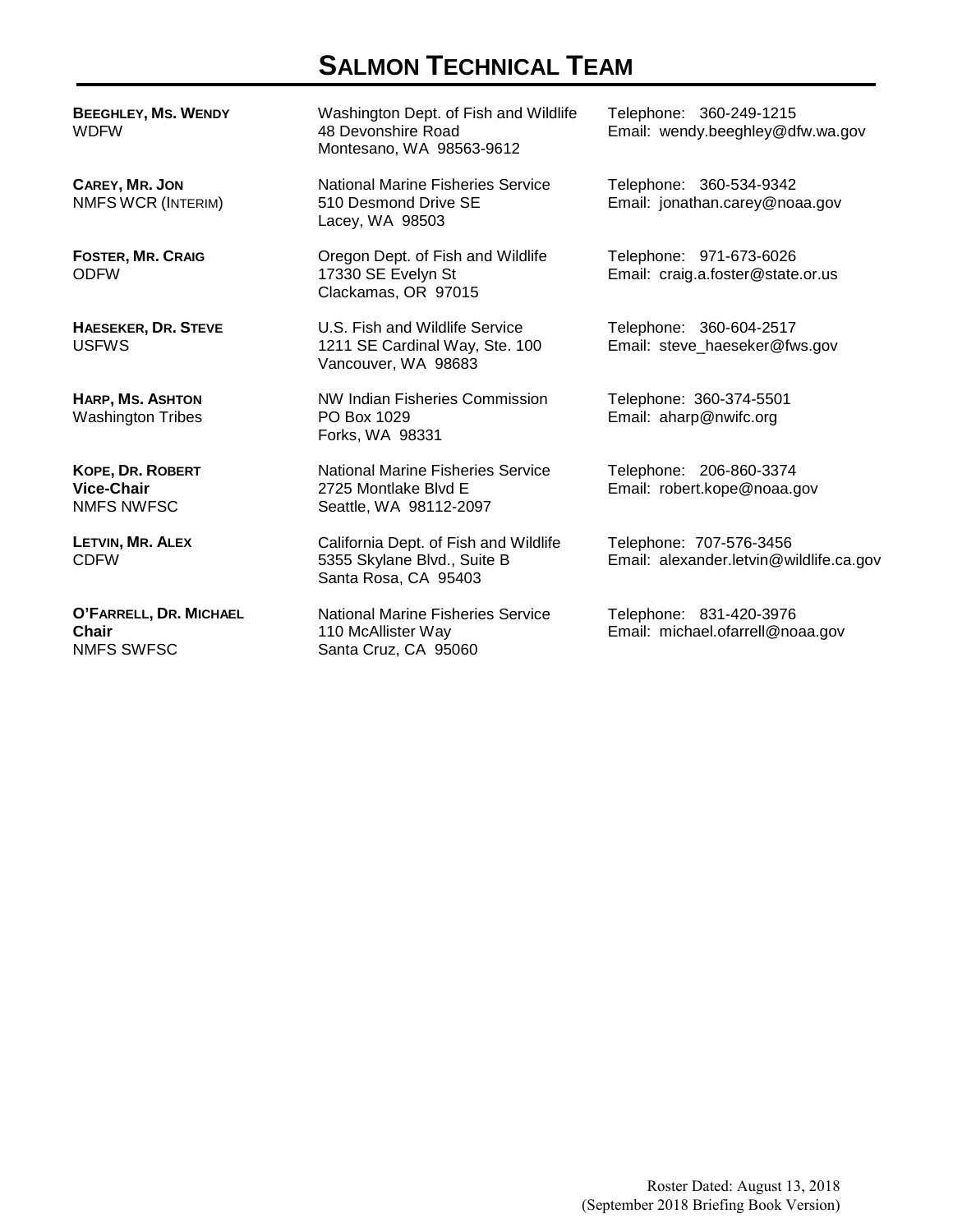## **SCIENTIFIC AND STATISTICAL COMMITTEE**

**BERGER, DR. AARON** At-Large

**BROWN, DR. EVELYN** At-Large

**BUDRICK, DR. JOHN** CDFW

**BYRNE, MR. ALAN** IDFG

**FIELD, DR. JOHN CHAIR** NMFS

**HAMEL, DR. OWEN** NMFS Northwest Fisheries Science Center

**HARTE, DR. MICHAEL** At-Large

**HOLLAND, DR. DAN** At-Large

**JOHNSON, DR. GALEN Vice Chair** Tribal Agency

**KEY, MS. MEISHA** At-Large

**PUNT, DR. ANDRÉ** At-Large

**SAMPSON, DR. DAVID** ODFW

National Marine Fisheries Service 2032 SE OSU Drive Newport, OR 97365

Lummi Natural Resources, LIBC 2665 Kwina Road Bellingham, WA 98226

California Dept. of Fish and Wildlife 350 Harbor Blvd. Belmont, CA 94002

Idaho Dept. of Fish and Game PO Box 25 Boise, ID 83707-0025

National Marine Fisheries Service 110 McAllister Way Santa Cruz, CA 95060

National Marine Fisheries Service 2725 Montlake Blvd E Seattle, WA 98112

Oregon State University 104 CEOAS Administration Building Corvallis, OR 97331

National Marine Fisheries Service NWFSC 2725 Montlake Blvd E Seattle, WA 98112

Northwest Indian Fisheries **Commission** 6730 Martin Way E Olympia, WA 98516-5540

Key Coaching and Development 5134 Lower Drive Lake Oswego, OR 97035

University of Washington Box 355020 Seattle, WA 98195-5020

Oregon State University Coastal Oregon Marine Experiment Sta. 2030 SE Marine Science Drive Newport, OR 97365

Telephone: 541-867-0505 Email: aaron.berger@noaa.gov

Telephone: 360-384-7123 Email: evelynb@lummi-nsn.gov

Telephone: 650-413-1501 Email: john.budrick@wildlife.ca.gov

Telephone: 208-334-3791 Email: alan.byrne@idfg.idaho.gov

Telephone: 831-420-3907 Email: john.field@noaa.gov

Telephone: 206-860-3481 Email: owen.hamel@noaa.gov

Telephone: 541-737-0452 Email: mharte@coas.oregonstate.edu

Telephone: 206-302-1752 Email: dan.holland@noaa.gov

Telephone: 360-438-1180 ext. 380 Email: gjohnson@nwifc.org

Telephone: 831-588-4811 Email: meisha@meishakey.com

Telephone: 206-221-6319 Email: aepunt@u.washington.edu

Telephone: 541-867-0386 Email: David.Sampson@OregonState.edu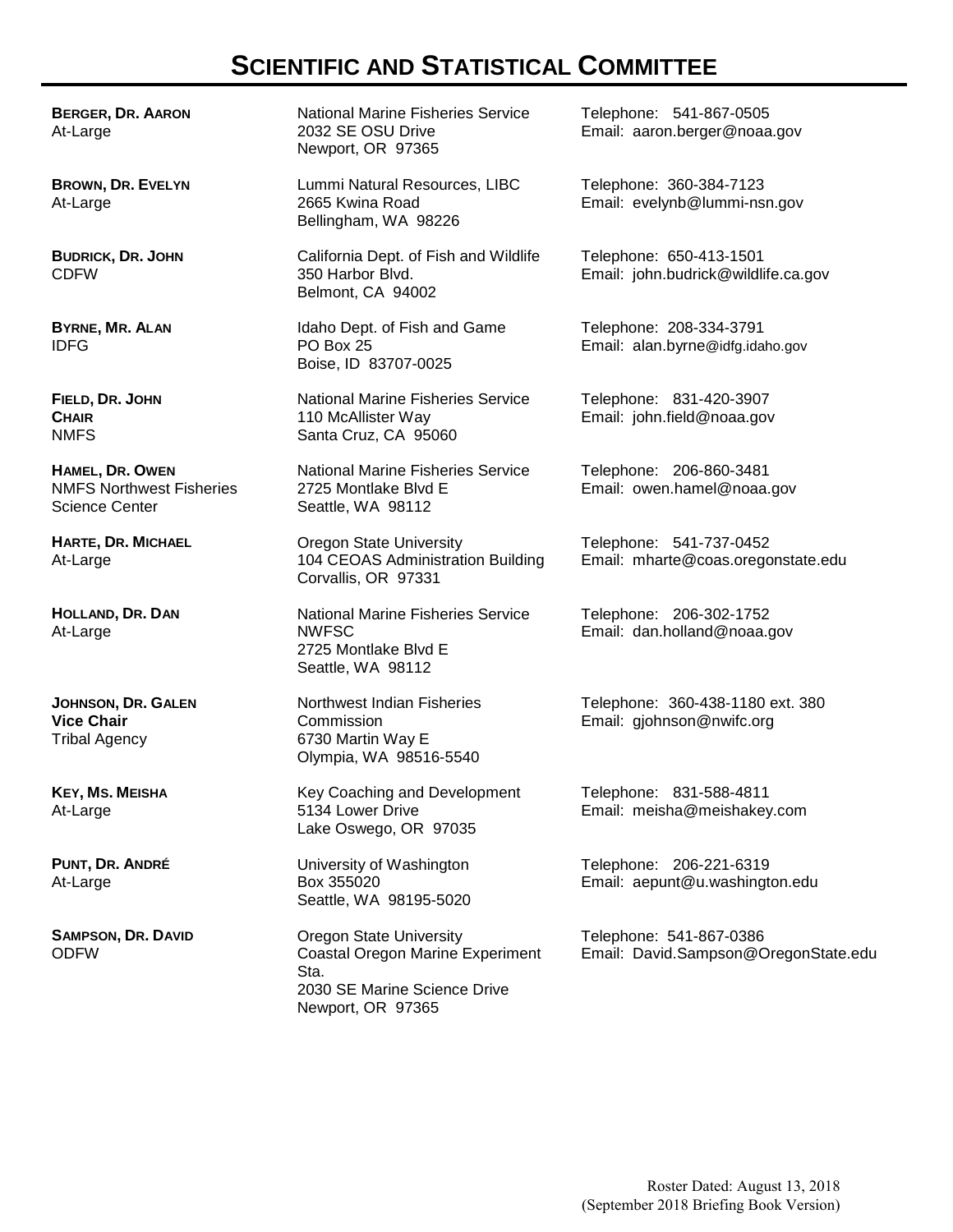# **SCIENTIFIC AND STATISTICAL COMMITTEE (CONTINUED)**

| <b>SATTERTHWAITE, DR. WILLIAM</b><br>At-Large                                         | <b>National Marine Fisheries Service</b><br>110 McAllister Way<br>Santa Cruz, CA 95060     | Telephone: 831-420-3997<br>Email: will.satterthwaite@noaa.gov |
|---------------------------------------------------------------------------------------|--------------------------------------------------------------------------------------------|---------------------------------------------------------------|
| <b>SHARMA, DR. RISHI</b><br>At-Large                                                  | National Marine Fisheries Service<br>1201 NE Lloyd Blvd., Suite 1100<br>Portland, OR 97232 | Telephone: 503-230-5429<br>Email: rishi.sharma@noaa.gov       |
| <b>SHELTON, DR. ANDREW (OLE)</b><br><b>NMFS Northwest Fisheries</b><br>Science Center | National Marine Fisheries Service<br>2725 Montlake Blvd E<br>Seattle, WA 98112             | Telephone: 206-860-3209<br>Email: ole.shelton@noaa.gov        |
| <b>SPEIR, DR. CAMERON</b><br><b>NMFS Southwest Fisheries</b><br><b>Science Center</b> | National Marine Fisheries Service<br>110 McAllister Way<br>Santa Cruz, CA 95060            | Telephone: 831-420-3910<br>Email: cameron.speir@noaa.gov      |
| TSOU, DR. TIEN SHUI<br><b>WDFW</b>                                                    | Washington Dept. of Fish and Wildlife<br>PO Box 43200<br>Olympia, WA 98504-3200            | Telephone: 360-902-2855<br>Email: Tien-Shui.Tsou@dfw.wa.gov   |

## **SSC Subcommittee Assignments, June 2018**

| <b>Salmon</b>         | <b>Groundfish</b>              | <b>Coastal Pelagic</b><br><b>Species</b> | <b>Highly</b><br><b>Migratory</b><br><b>Species</b> | <b>Economics</b>     | Ecosystem-<br><b>Based</b><br><b>Management</b> |
|-----------------------|--------------------------------|------------------------------------------|-----------------------------------------------------|----------------------|-------------------------------------------------|
| <b>Galen Johnson</b>  | <b>David</b><br><b>Sampson</b> | <b>André Punt</b>                        | <b>Aaron</b><br><b>Berger</b>                       | <b>Cameron Speir</b> | Dan Holland                                     |
| John Budrick          | Aaron Berger                   | Aaron Berger                             | John Field                                          | Michael Harte        | Evelyn Brown                                    |
| Alan Byrne            | John Budrick                   | Evelyn Brown                             | <b>Michael Harte</b>                                | Dan Holland          | John Field                                      |
| Owen Hamel            | John Field                     | John Budrick                             | Dan Holland                                         | André Punt           | Michael Harte                                   |
| <b>Michael Harte</b>  | Owen Hamel                     | Alan Byrne                               | André Punt                                          | David Sampson        | Galen Johnson                                   |
| Will<br>Satterthwaite | Meisha Key                     | John Field                               | David<br>Sampson                                    |                      | André Punt                                      |
| Rishi Sharma          | André Punt                     | Owen Hamel                               | Rishi Sharma                                        |                      | Will<br>Satterthwaite                           |
| Ole Shelton           | Rishi Sharma                   | Meisha Key                               |                                                     |                      | Ole Shelton                                     |
| Cameron Speir         | Tien-Shui Tsou                 | Will<br>Satterthwaite                    |                                                     |                      | Cameron Speir                                   |
|                       |                                | Tien-Shui Tsou                           |                                                     |                      | Tien-Shui Tsou                                  |

**Bold** denotes Subcommittee Chairperson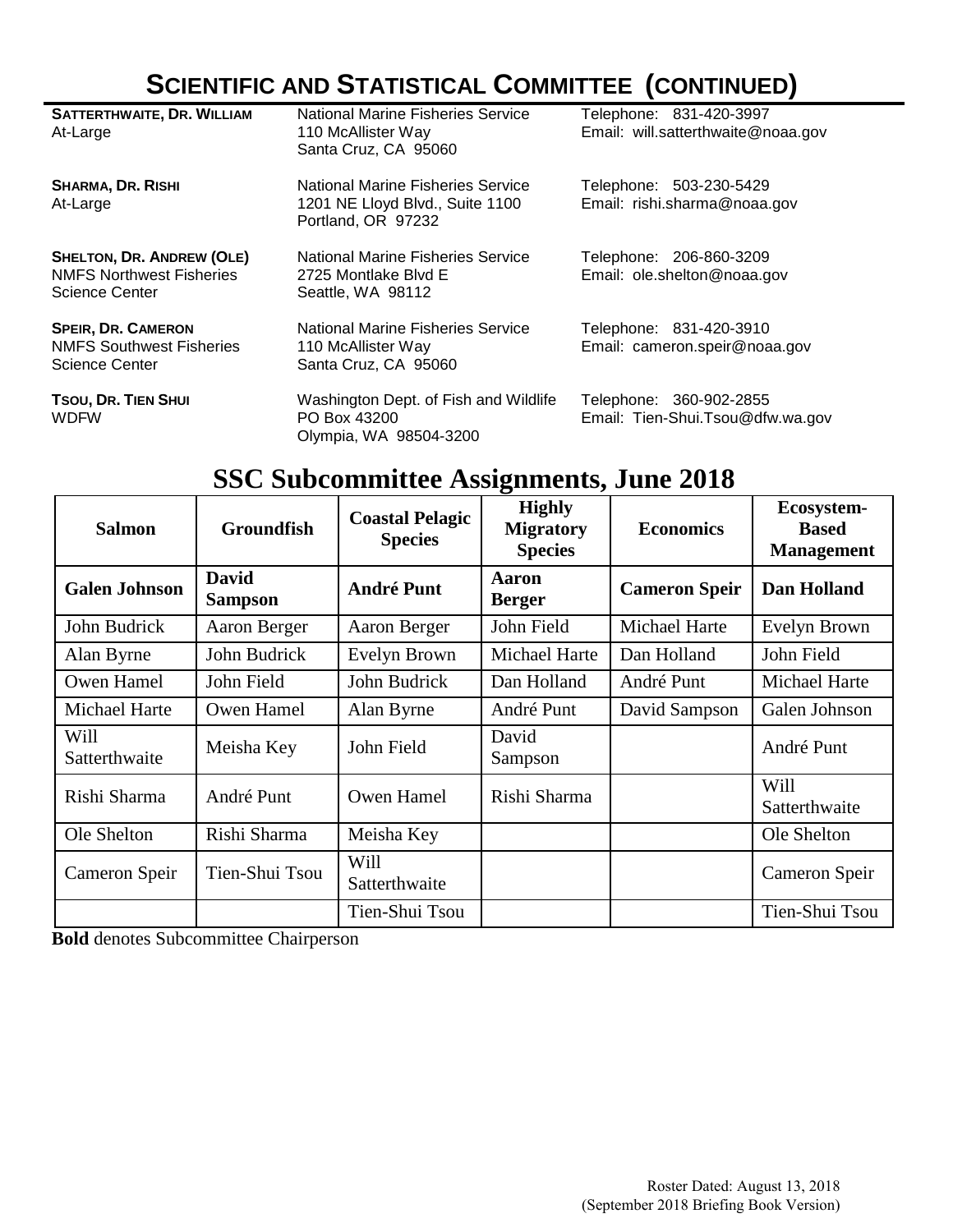# **AD HOC COUNCIL COMMITTEES**

#### **Cost Recovery Committee (June 2011)**

Waldeck, Mr. Dan

Culver, Ms. Michele Fisher, Mr. Randy (Chair) Jincks, Mr. David Lockhart, Mr. Frank McClure, Ms. Michelle Moore, Mr. Rod Paine, Mr. Brent Pettinger, Mr. Brad

#### **Community Advisory Board (September 2016)**

|                       | <u> 11 ministrator (f. 1886)</u>                                              |                                                                                    |                        |  |  |  |
|-----------------------|-------------------------------------------------------------------------------|------------------------------------------------------------------------------------|------------------------|--|--|--|
| Bornstein, Mr. Andrew | Caito, Mr. Jim                                                                | Churchman, Mr. Josh                                                                | Clampitt, Mr. Paul     |  |  |  |
| Cochran, Mr. Kurt     | Dooley, Mr. Robert                                                            | Dunn, Mr. Kevin                                                                    | Jud, Mr. Shems (Chair) |  |  |  |
| Kubiak, Mr. Chris     | Lackey, Mr. Jeff                                                              | Longo Eder, Ms. Michele                                                            | Mize, Mr. James        |  |  |  |
| Norvell, Ms. Michelle | Okoniewski, Mr. Mike                                                          | Retherford, Mr. Mike                                                               | Scheiblauer, Mr. Steve |  |  |  |
| Stone, Mr. Nate       | Waldeck, Mr. Dan                                                              |                                                                                    |                        |  |  |  |
|                       | <b>Ecosystem Workgroup (June 2013)</b>                                        |                                                                                    |                        |  |  |  |
| deReynier, Ms. Yvonne | Lindsay, Mr. Josh                                                             | Moore, Dr. Tommy                                                                   | Niles, Mr. Corey       |  |  |  |
| Schmitt, Ms. Cyreis   | Scully, Dr. Richard                                                           | Wilson-Vandenberg, Ms. Deb                                                         |                        |  |  |  |
|                       |                                                                               | Sacramento River Winter Chinook Workgroup (September 2015)                         |                        |  |  |  |
| Dygert, Dr. Peter     | Holmes, Dr. Eli                                                               | Jording, Mr. Jeromy                                                                | Kormos, Mr. Brett      |  |  |  |
| Mohr, Mr. Michael     | O'Farrell, Dr. Michael                                                        | Roberts, Mr. Jason                                                                 | Smith, Mr. Jim         |  |  |  |
|                       | <b>Groundfish Electronic Monitoring Policy Advisory Committee (June 2013)</b> |                                                                                    |                        |  |  |  |
| Alverson, Mr. Bob     | Hanson, Dr. Dave (Chair)                                                      | Hunter, Mr. Travis                                                                 | Jud, Mr. Shems         |  |  |  |
| Kujala, Mr. Paul      | Mann, Ms. Heather                                                             | McElderry, Mr. Howard                                                              | Paine, Mr. Brent       |  |  |  |
| Pettinger, Mr. Brad   |                                                                               |                                                                                    |                        |  |  |  |
|                       |                                                                               | <b>Groundfish Electronic Monitoring Technical Advisory Committee (June 2013)</b>   |                        |  |  |  |
| Chadwick, Capt. Dan   | Colpo, Mr. Dave                                                               | Matthews, Mr. Dayna                                                                | McVeigh, Mr. Jon       |  |  |  |
| Puccinelli, Mr. Bob   | Thompson, Sgt. Todd                                                           |                                                                                    |                        |  |  |  |
|                       |                                                                               | <b>Sablefish Management and Trawl Allocation Attainment Committee (April 2018)</b> |                        |  |  |  |
|                       | <b>Voting</b>                                                                 |                                                                                    |                        |  |  |  |
| Ames, Ms. Kelly       | Anderson, Mr. Phil (Chair)                                                    | Culver, Ms. Michele                                                                | Grebel, Ms. Joanna     |  |  |  |
| Hassemer, Mr. Peter   | Sommer, Ms. Maggie                                                            |                                                                                    |                        |  |  |  |
|                       | <b>Non-voting</b>                                                             |                                                                                    |                        |  |  |  |
| Alverson, Mr. Bob     | Besecker, Mr. Tyler                                                           | Dunn, Mr. Kevin                                                                    | Okoniewski, Mr. Mike   |  |  |  |
| Platt, Mr. Dan        | Scheiblauer, Mr. Steve                                                        |                                                                                    |                        |  |  |  |